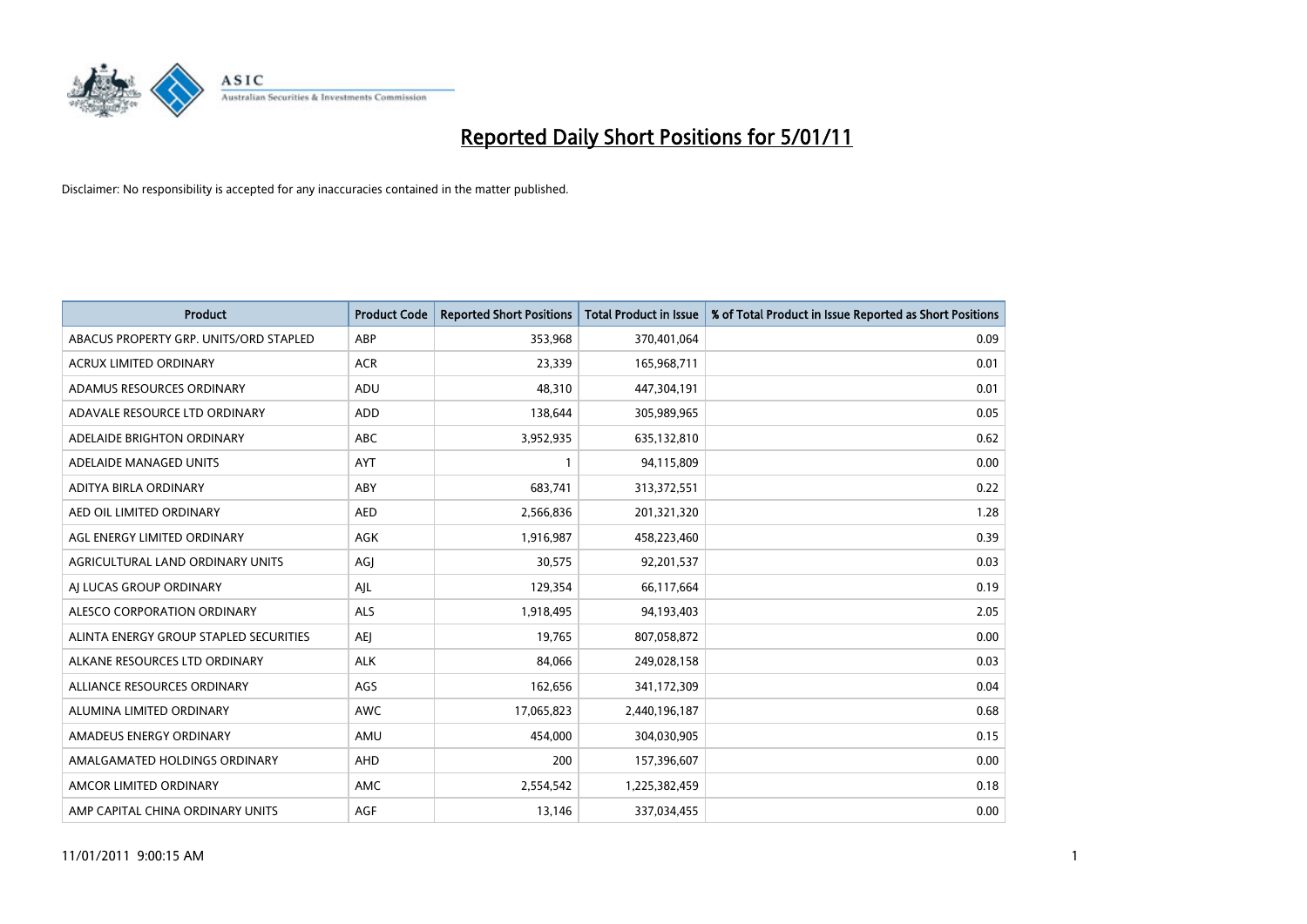

| <b>Product</b>                          | <b>Product Code</b> | <b>Reported Short Positions</b> | <b>Total Product in Issue</b> | % of Total Product in Issue Reported as Short Positions |
|-----------------------------------------|---------------------|---------------------------------|-------------------------------|---------------------------------------------------------|
| AMP LIMITED ORDINARY                    | AMP                 | 13,687,672                      | 2,094,424,200                 | 0.61                                                    |
| AMPELLA MINING ORDINARY                 | <b>AMX</b>          | 457,486                         | 201,225,108                   | 0.23                                                    |
| ANDEAN RESOURCES LTD ORDINARY           | <b>AND</b>          | 455,305                         | 553,837,096                   | 0.07                                                    |
| ANSELL LIMITED ORDINARY                 | <b>ANN</b>          | 2,905,906                       | 133,007,903                   | 2.20                                                    |
| ANTARES ENERGY LTD ORDINARY             | <b>AZZ</b>          | 14,180                          | 299,333,110                   | 0.00                                                    |
| ANZ BANKING GRP LTD ORDINARY            | <b>ANZ</b>          | 3,394,386                       | 2,595,984,659                 | 0.12                                                    |
| APA GROUP STAPLED SECURITIES            | <b>APA</b>          | 6,697,448                       | 551,689,118                   | 1.22                                                    |
| APEX MINERALS NL ORDINARY               | <b>AXM</b>          | 885,146                         | 3,567,819,915                 | 0.02                                                    |
| APN EUROPEAN RETAIL UNITS STAPLED SEC.  | <b>AEZ</b>          | 11,832                          | 544,910,660                   | 0.00                                                    |
| APN NEWS & MEDIA ORDINARY               | <b>APN</b>          | 14,950,845                      | 606,084,019                   | 2.46                                                    |
| APOLLO GAS LIMITED ORDINARY             | <b>AZO</b>          | 375,000                         | 90,400,136                    | 0.41                                                    |
| AQUARIUS PLATINUM. ORDINARY             | <b>AOP</b>          | 3,540,036                       | 463,241,295                   | 0.74                                                    |
| AQUILA RESOURCES ORDINARY               | <b>AQA</b>          | 2,042,666                       | 356,489,297                   | 0.56                                                    |
| ARAFURA RESOURCE LTD ORDINARY           | <b>ARU</b>          | 3,476,553                       | 366,300,342                   | 0.95                                                    |
| ARB CORPORATION ORDINARY                | <b>ARP</b>          | 52,434                          | 72,481,302                    | 0.07                                                    |
| ARDENT LEISURE GROUP STAPLED SECURITIES | AAD                 | 1,855,963                       | 312,836,274                   | 0.59                                                    |
| ARISTOCRAT LEISURE ORDINARY             | <b>ALL</b>          | 25,052,707                      | 533,983,910                   | 4.69                                                    |
| ASCIANO LIMITED ORDINARY                | <b>AIO</b>          | 28,439,952                      | 2,926,103,883                 | 0.98                                                    |
| ASG GROUP LIMITED ORDINARY              | ASZ                 | 6,170                           | 168,247,718                   | 0.00                                                    |
| ASPEN GROUP ORD/UNITS STAPLED           | APZ                 | 1,167,161                       | 588,269,075                   | 0.18                                                    |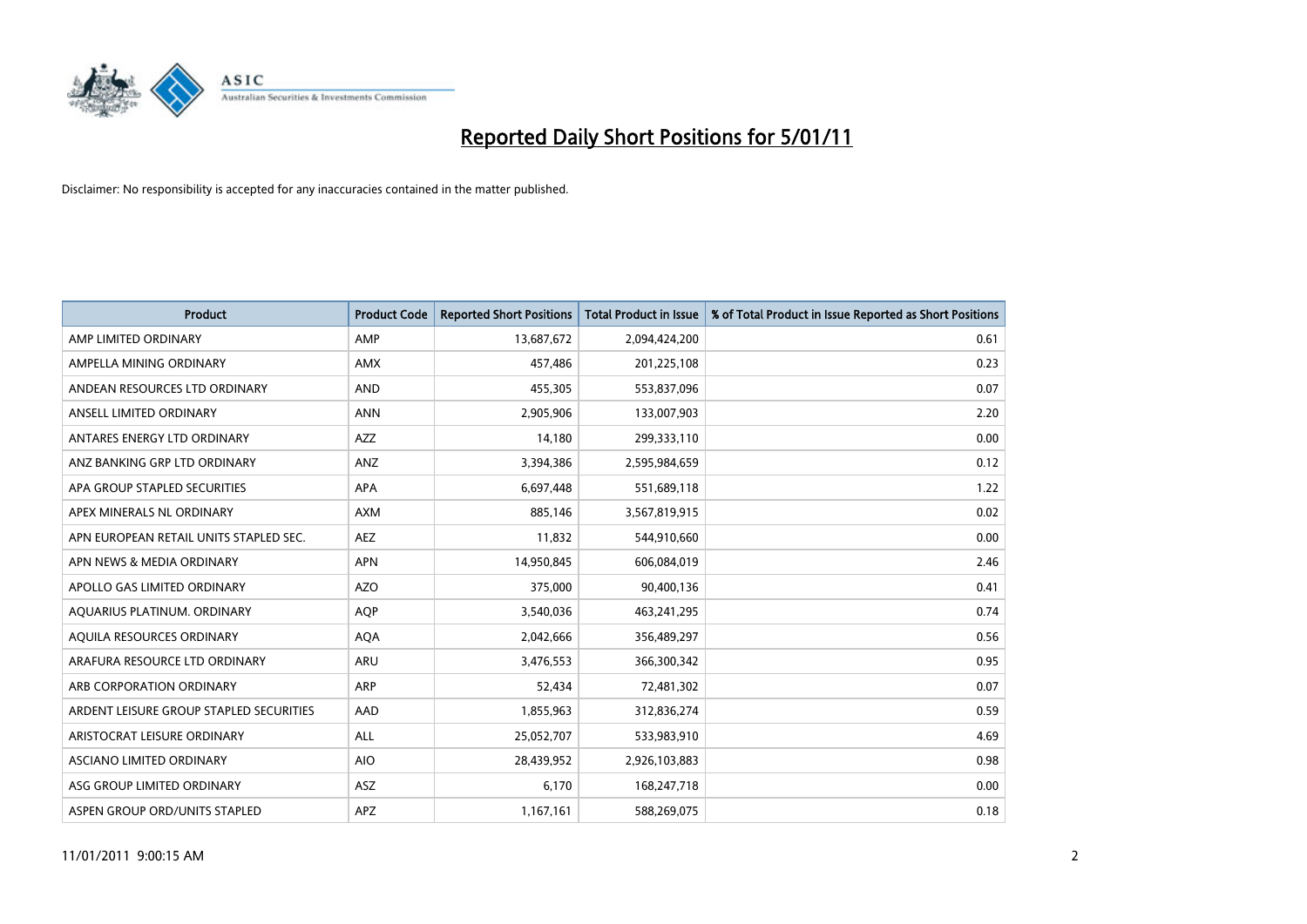

| Product                                 | <b>Product Code</b> | <b>Reported Short Positions</b> | <b>Total Product in Issue</b> | % of Total Product in Issue Reported as Short Positions |
|-----------------------------------------|---------------------|---------------------------------|-------------------------------|---------------------------------------------------------|
| ASTRO JAP PROP GROUP STAPLED SECURITIES | AJA                 | 1,027,499                       | 508,212,161                   | 0.20                                                    |
| ASX LIMITED ORDINARY                    | ASX                 | 1,009,378                       | 175,136,729                   | 0.56                                                    |
| ATLANTIC LIMITED ORDINARY               | ATI                 | 232,623                         | 110,242,044                   | 0.21                                                    |
| ATLAS IRON LIMITED ORDINARY             | AGO                 | 7,367,958                       | 546,957,119                   | 1.34                                                    |
| AUCKLAND INTERNATION ORDINARY           | AIA                 | 121,987                         | 1,317,998,787                 | 0.01                                                    |
| <b>AURORA OIL &amp; GAS ORDINARY</b>    | <b>AUT</b>          | 727,800                         | 380,037,862                   | 0.19                                                    |
| AUSDRILL LIMITED ORDINARY               | ASL                 | 207,058                         | 262,867,240                   | 0.07                                                    |
| AUSENCO LIMITED ORDINARY                | AAX                 | 4,035,529                       | 122,427,576                   | 3.30                                                    |
| AUSTAL LIMITED ORDINARY                 | ASB                 | 179,935                         | 188,069,638                   | 0.09                                                    |
| <b>AUSTAR UNITED ORDINARY</b>           | <b>AUN</b>          | 15,863,369                      | 1,271,357,418                 | 1.24                                                    |
| AUSTBROKERS HOLDINGS ORDINARY           | <b>AUB</b>          | $\overline{2}$                  | 54,339,433                    | 0.00                                                    |
| AUSTIN ENGINEERING ORDINARY             | ANG                 | 22,639                          | 71,614,403                    | 0.03                                                    |
| <b>AUSTRALAND ASSETS ASSETS</b>         | AAZPB               | 1,168                           | 2,750,000                     | 0.04                                                    |
| AUSTRALAND PROPERTY STAPLED SECURITY    | <b>ALZ</b>          | 3,063,036                       | 576,837,197                   | 0.52                                                    |
| AUSTRALIAN AGRICULT, ORDINARY           | AAC                 | 1,777,975                       | 264,264,459                   | 0.66                                                    |
| <b>AUSTRALIAN EDUCATION UNITS</b>       | <b>AEU</b>          | 625,000                         | 134,973,383                   | 0.46                                                    |
| AUSTRALIAN INFRASTR, UNITS/ORDINARY     | <b>AIX</b>          | 1,020,568                       | 620,733,944                   | 0.17                                                    |
| AUSTRALIAN MINES LTD ORDINARY           | <b>AUZ</b>          | 1,400,000                       | 349,083,108                   | 0.40                                                    |
| AUSTRALIAN PHARM, ORDINARY              | API                 | 893,326                         | 488,115,883                   | 0.17                                                    |
| AUTOMOTIVE HOLDINGS ORDINARY            | AHE                 | 289,260                         | 226,387,577                   | 0.13                                                    |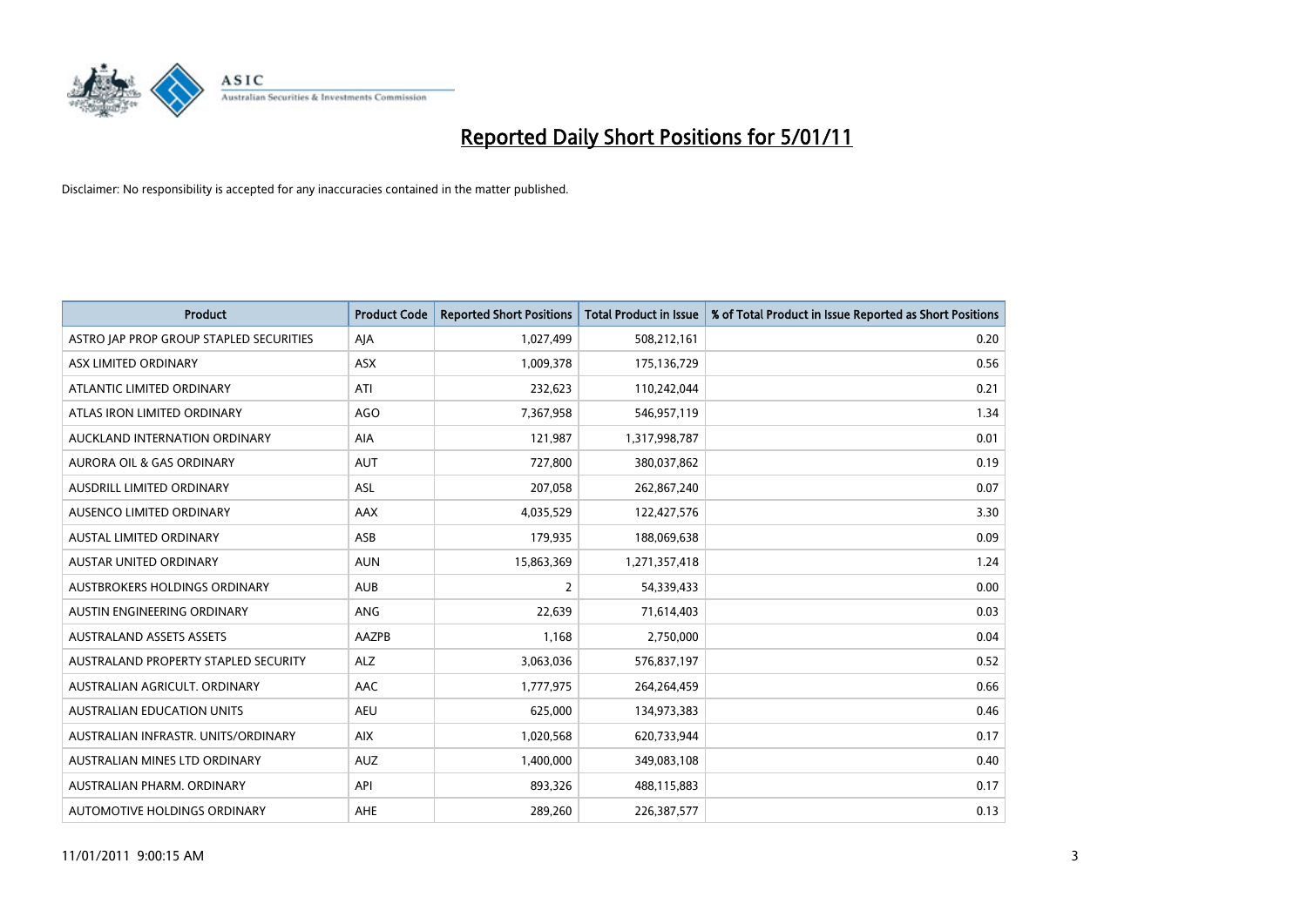

| Product                               | <b>Product Code</b> | <b>Reported Short Positions</b> | <b>Total Product in Issue</b> | % of Total Product in Issue Reported as Short Positions |
|---------------------------------------|---------------------|---------------------------------|-------------------------------|---------------------------------------------------------|
| AVEXA LIMITED ORDINARY                | <b>AVX</b>          | 243,657                         | 847,688,779                   | 0.03                                                    |
| AVOCA RESOURCES ORDINARY              | <b>AVO</b>          | 369,074                         | 302,599,660                   | 0.12                                                    |
| AWE LIMITED ORDINARY                  | <b>AWE</b>          | 4,150,225                       | 521,871,941                   | 0.80                                                    |
| AXA ASIA PACIFIC ORDINARY             | <b>AXA</b>          | 452,474                         | 2,067,095,545                 | 0.01                                                    |
| BANK OF QUEENSLAND. ORDINARY          | <b>BOO</b>          | 748,441                         | 222,072,957                   | 0.35                                                    |
| <b>BANNERMAN RESOURCES ORDINARY</b>   | <b>BMN</b>          | 56,785                          | 234,435,934                   | 0.02                                                    |
| <b>BASS STRAIT OIL CO ORDINARY</b>    | <b>BAS</b>          | 1,482                           | 291,030,250                   | 0.00                                                    |
| <b>BATHURST RESOURCES ORDINARY</b>    | <b>BTU</b>          | 2,970,453                       | 608,686,983                   | 0.49                                                    |
| BAUXITE RESOURCE LTD ORDINARY         | <b>BAU</b>          | 35,697                          | 234,379,896                   | 0.02                                                    |
| <b>BC IRON LIMITED ORDINARY</b>       | <b>BCI</b>          | 31,044                          | 92,561,000                    | 0.03                                                    |
| BEACH ENERGY LIMITED ORDINARY         | <b>BPT</b>          | 3,605,766                       | 1,099,021,290                 | 0.33                                                    |
| BENDIGO AND ADELAIDE ORDINARY         | <b>BEN</b>          | 5,983,732                       | 357,588,814                   | 1.66                                                    |
| BENDIGO AND ADELAIDE RESET PREFERENCE | <b>BENPB</b>        | 50                              | 900,000                       | 0.01                                                    |
| BERKELEY RESOURCES ORDINARY           | <b>BKY</b>          | 576,899                         | 141,935,898                   | 0.40                                                    |
| BETASHARES ASX FIN ETF UNITS          | <b>OFN</b>          | 12,650                          | 3,209,251                     | 0.39                                                    |
| BETASHARES ASX RES ETF UNITS          | <b>ORE</b>          | 24,248                          | 3,219,432                     | 0.75                                                    |
| <b>BHP BILLITON LIMITED ORDINARY</b>  | <b>BHP</b>          | 24,760,554                      | 3,356,081,497                 | 0.72                                                    |
| <b>BILLABONG ORDINARY</b>             | <b>BBG</b>          | 8,925,699                       | 253,613,826                   | 3.50                                                    |
| <b>BIOTA HOLDINGS ORDINARY</b>        | <b>BTA</b>          | 1,667,034                       | 180,805,565                   | 0.92                                                    |
| <b>BISALLOY STEEL ORDINARY</b>        | <b>BIS</b>          | 84,480                          | 216,455,965                   | 0.04                                                    |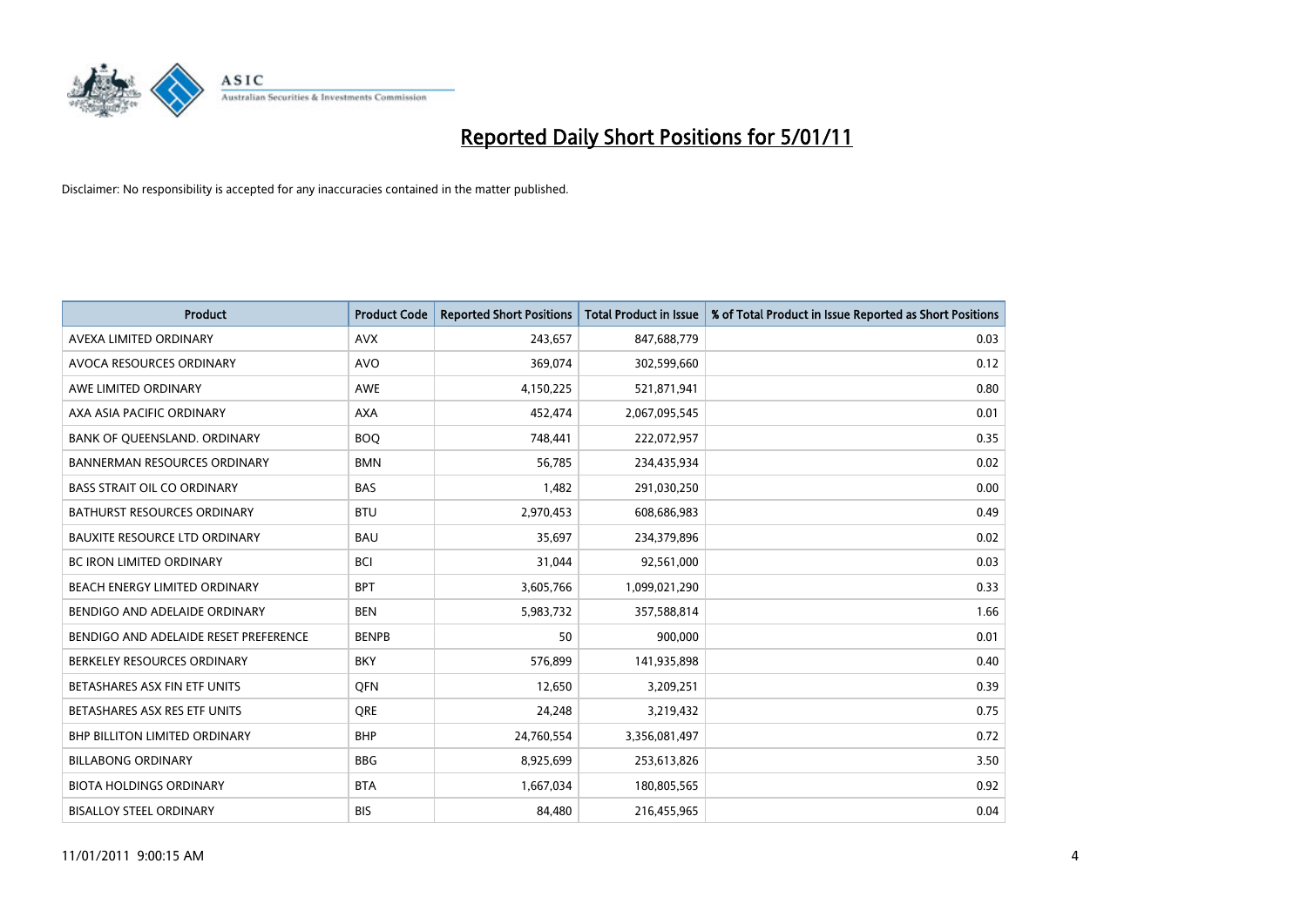

| Product                                  | <b>Product Code</b> | <b>Reported Short Positions</b> | <b>Total Product in Issue</b> | % of Total Product in Issue Reported as Short Positions |
|------------------------------------------|---------------------|---------------------------------|-------------------------------|---------------------------------------------------------|
| BKI INVESTMENT LTD ORDINARY              | BKI                 | 508                             | 420,919,092                   | 0.00                                                    |
| <b>BLACKTHORN RESOURCES ORDINARY</b>     | <b>BTR</b>          | 35,848                          | 106,885,300                   | 0.03                                                    |
| <b>BLUESCOPE STEEL LTD ORDINARY</b>      | <b>BSL</b>          | 24,925,448                      | 1,842,207,385                 | 1.34                                                    |
| <b>BOART LONGYEAR ORDINARY</b>           | <b>BLY</b>          | 4,448,527                       | 461, 163, 412                 | 0.96                                                    |
| <b>BOOM LOGISTICS ORDINARY</b>           | <b>BOL</b>          | 337,999                         | 461,500,712                   | 0.07                                                    |
| <b>BORAL LIMITED, ORDINARY</b>           | <b>BLD</b>          | 23,430,329                      | 724,446,767                   | 3.27                                                    |
| BOTSWANA METALS LTD ORDINARY             | <b>BML</b>          | 7,000                           | 106,421,094                   | 0.01                                                    |
| <b>BOW ENERGY LIMITED ORDINARY</b>       | <b>BOW</b>          | 103,514                         | 348,972,041                   | 0.03                                                    |
| BRADKEN LIMITED ORDINARY                 | <b>BKN</b>          | 460,145                         | 139,639,929                   | 0.33                                                    |
| <b>BRAMBLES LIMITED ORDINARY</b>         | <b>BXB</b>          | 7,135,130                       | 1,450,661,570                 | 0.48                                                    |
| BREVILLE GROUP LTD ORDINARY              | <b>BRG</b>          | 2,740                           | 129,615,322                   | 0.00                                                    |
| <b>BRICKWORKS LIMITED ORDINARY</b>       | <b>BKW</b>          | 21,699                          | 147,567,333                   | 0.01                                                    |
| <b>BROCKMAN RESOURCES ORDINARY</b>       | <b>BRM</b>          | 166,578                         | 144,793,151                   | 0.12                                                    |
| <b>BUNNINGS WAREHOUSE ORDINARY UNITS</b> | <b>BWP</b>          | 859,495                         | 427,042,646                   | 0.20                                                    |
| <b>BUREY GOLD LIMITED ORDINARY</b>       | <b>BYR</b>          | 385,877                         | 245,621,791                   | 0.16                                                    |
| <b>BURU ENERGY ORDINARY</b>              | <b>BRU</b>          | 155,589                         | 182,780,549                   | 0.09                                                    |
| <b>CABCHARGE AUSTRALIA ORDINARY</b>      | CAB                 | 898,954                         | 120,437,014                   | 0.73                                                    |
| CALTEX AUSTRALIA ORDINARY                | <b>CTX</b>          | 5,368,103                       | 270,000,000                   | 1.99                                                    |
| <b>CAMPBELL BROTHERS ORDINARY</b>        | CPB                 | 63,153                          | 67,503,411                    | 0.09                                                    |
| CAPE LAMBERT RES LTD ORDINARY            | <b>CFE</b>          | 849,472                         | 584,125,691                   | 0.14                                                    |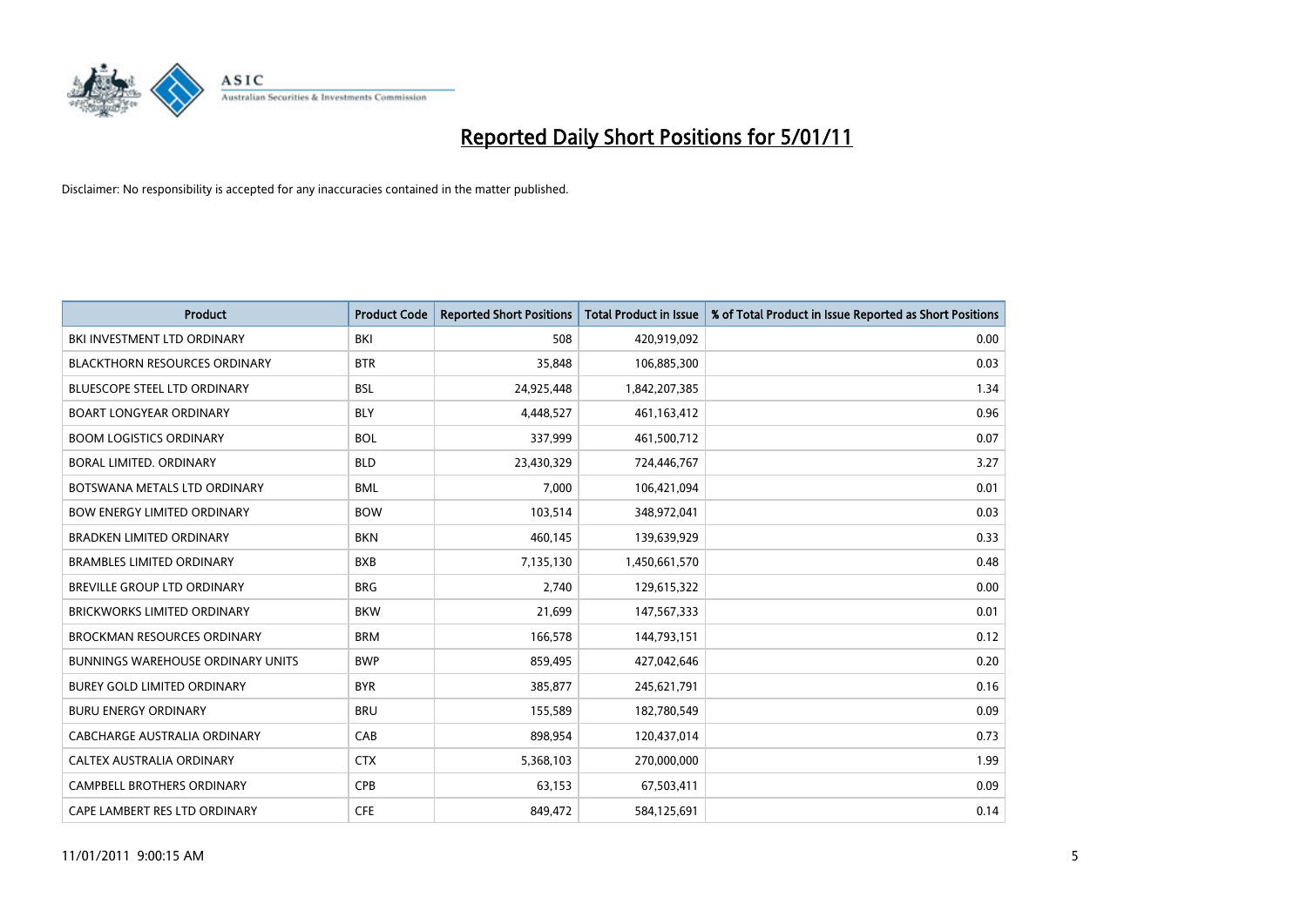

| Product                                | <b>Product Code</b> | <b>Reported Short Positions</b> | <b>Total Product in Issue</b> | % of Total Product in Issue Reported as Short Positions |
|----------------------------------------|---------------------|---------------------------------|-------------------------------|---------------------------------------------------------|
| <b>CARBON ENERGY ORDINARY</b>          | <b>CNX</b>          | 729,302                         | 640,569,620                   | 0.11                                                    |
| CARDNO LIMITED ORDINARY                | <b>CDD</b>          | 25,028                          | 105,797,439                   | 0.01                                                    |
| CARNARVON PETROLEUM ORDINARY           | <b>CVN</b>          | 92,132                          | 687,820,634                   | 0.02                                                    |
| CARNEGIE WAVE ENERGY ORDINARY          | <b>CWE</b>          | 83,000                          | 626,487,627                   | 0.01                                                    |
| <b>CARPATHIAN RESOURCES ORDINARY</b>   | <b>CPN</b>          | 75,000                          | 265,533,501                   | 0.03                                                    |
| CARPENTARIA EXP. LTD ORDINARY          | CAP                 | 9,777                           | 94,341,301                    | 0.01                                                    |
| CARSALES.COM LTD ORDINARY              | <b>CRZ</b>          | 2,631,568                       | 234,073,300                   | 1.12                                                    |
| CASH CONVERTERS ORD/DIV ACCESS         | CCV                 | 87,722                          | 379,761,025                   | 0.01                                                    |
| <b>CASPIAN OIL &amp; GAS ORDINARY</b>  | CIG                 | 50,000                          | 1,331,500,513                 | 0.00                                                    |
| CATALPA RESOURCES ORDINARY             | CAH                 | 91,199                          | 162,832,907                   | 0.06                                                    |
| CEC GROUP LIMITED ORDINARY             | CEG                 | 1,750                           | 79,662,662                    | 0.00                                                    |
| <b>CELLNET GROUP ORDINARY</b>          | <b>CLT</b>          | 1,342                           | 69,875,723                    | 0.00                                                    |
| CENTRAL PETROLEUM ORDINARY             | <b>CTP</b>          | 11,455                          | 982,298,842                   | 0.00                                                    |
| CENTRO PROPERTIES UNITS/ORD STAPLED    | <b>CNP</b>          | 338,518                         | 972,414,514                   | 0.03                                                    |
| CENTRO RETAIL GROUP STAPLED SECURITIES | <b>CER</b>          | 775,194                         | 2,286,399,424                 | 0.03                                                    |
| CERAMIC FUEL CELLS ORDINARY            | <b>CFU</b>          | 397,373                         | 1,201,353,566                 | 0.03                                                    |
| CFS RETAIL PROPERTY UNITS              | <b>CFX</b>          | 41,239,098                      | 2,825,628,530                 | 1.46                                                    |
| <b>CGA MINING LIMITED ORDINARY</b>     | <b>CGX</b>          | 73,672                          | 333,265,726                   | 0.02                                                    |
| <b>CHALICE GOLD MINES ORDINARY</b>     | <b>CHN</b>          | 67,500                          | 211,455,886                   | 0.03                                                    |
| CHALLENGER DIV.PRO. STAPLED UNITS      | <b>CDI</b>          | 69,410                          | 913,426,007                   | 0.00                                                    |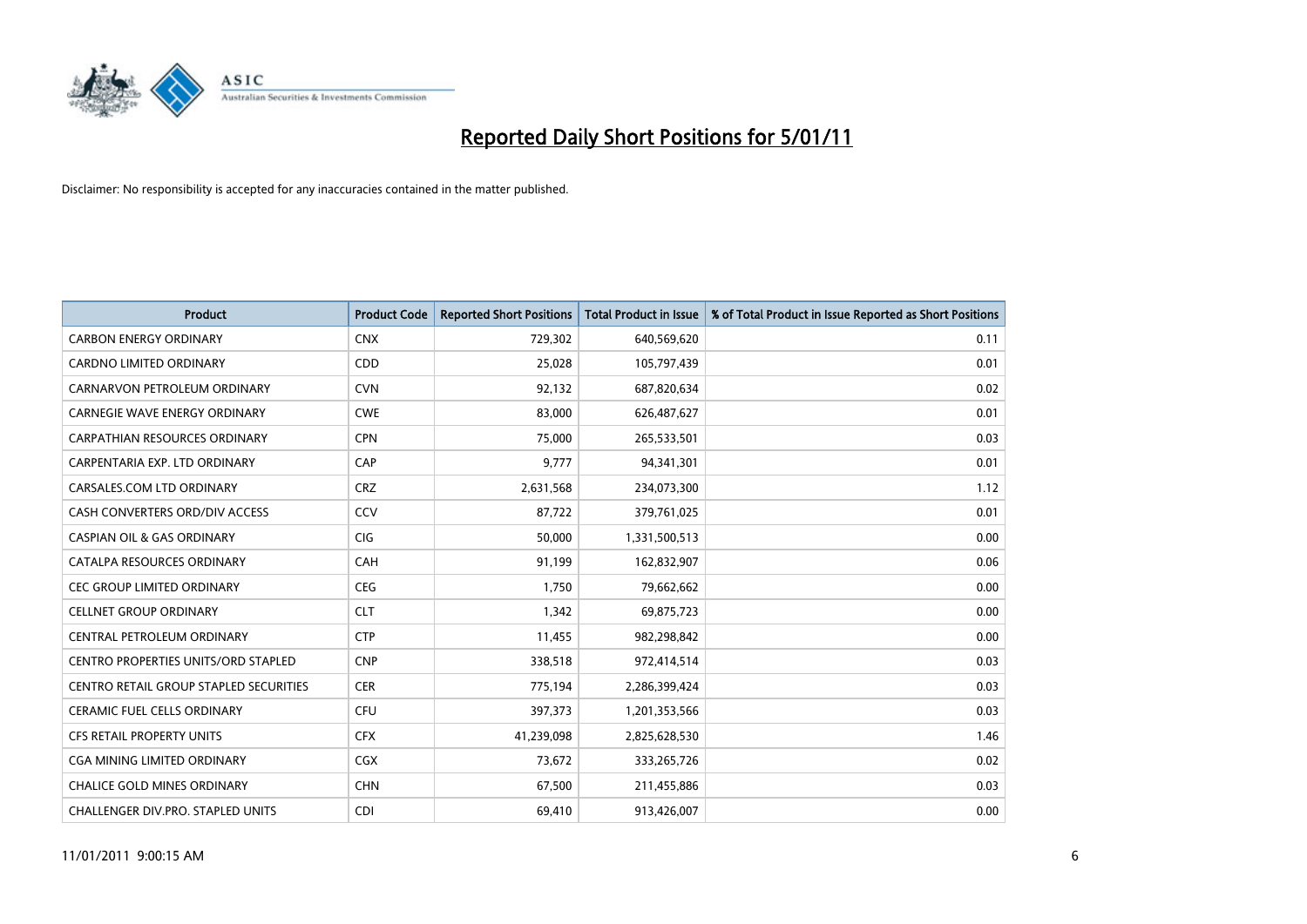

| Product                                  | <b>Product Code</b> | <b>Reported Short Positions</b> | <b>Total Product in Issue</b> | % of Total Product in Issue Reported as Short Positions |
|------------------------------------------|---------------------|---------------------------------|-------------------------------|---------------------------------------------------------|
| <b>CHALLENGER INFRAST, STAPLED UNITS</b> | <b>CIF</b>          | 8,731                           | 316,223,785                   | 0.00                                                    |
| CHALLENGER LIMITED ORDINARY              | <b>CGF</b>          | 5,793,394                       | 501,959,841                   | 1.16                                                    |
| <b>CHANDLER MACLEOD LTD ORDINARY</b>     | <b>CMG</b>          | 11,970                          | 422,031,685                   | 0.00                                                    |
| CHARTER HALL GROUP STAPLED US PROHIBIT.  | CHC                 | 922,238                         | 306,341,814                   | 0.29                                                    |
| <b>CHARTER HALL OFFICE UNIT</b>          | C <sub>O</sub> O    | 1,254,147                       | 493,319,730                   | 0.26                                                    |
| <b>CHARTER HALL RETAIL UNITS</b>         | CQR                 | 962,581                         | 305,810,723                   | 0.31                                                    |
| CHEMGENEX PHARMACEUT ORDINARY            | <b>CXS</b>          | 195,195                         | 283,348,870                   | 0.07                                                    |
| <b>CITADEL RESOURCE GRP ORDINARY</b>     | CGG                 | 1,673,454                       | 2,420,045,889                 | 0.07                                                    |
| CITIGOLD CORP LTD ORDINARY               | <b>CTO</b>          | 2,085,368                       | 1,040,278,301                 | 0.20                                                    |
| CLINUVEL PHARMACEUT, ORDINARY            | CUV                 | 4,127                           | 30,379,956                    | 0.01                                                    |
| <b>CLOUGH LIMITED ORDINARY</b>           | <b>CLO</b>          | 387,382                         | 770,906,269                   | 0.04                                                    |
| <b>COAL &amp; ALLIED ORDINARY</b>        | <b>CNA</b>          | 21,439                          | 86,584,735                    | 0.02                                                    |
| COAL OF AFRICA LTD ORDINARY              | <b>CZA</b>          | 2,405,305                       | 530,514,663                   | 0.45                                                    |
| <b>COALSPUR MINES LTD ORDINARY</b>       | <b>CPL</b>          | 1,874,034                       | 484,329,575                   | 0.39                                                    |
| COCA-COLA AMATIL ORDINARY                | <b>CCL</b>          | 3,532,688                       | 756,003,067                   | 0.45                                                    |
| <b>COCHLEAR LIMITED ORDINARY</b>         | <b>COH</b>          | 959,554                         | 56,669,257                    | 1.70                                                    |
| <b>COCKATOO COAL ORDINARY</b>            | <b>COK</b>          | 2,409,040                       | 1,016,096,908                 | 0.23                                                    |
| <b>COFFEY INTERNATIONAL ORDINARY</b>     | <b>COF</b>          | 23,216                          | 132,577,523                   | 0.01                                                    |
| COMMONWEALTH BANK, ORDINARY              | CBA                 | 12,753,360                      | 1,548,907,074                 | 0.82                                                    |
| <b>COMMONWEALTH PROP ORDINARY UNITS</b>  | <b>CPA</b>          | 20,032,443                      | 2,449,599,711                 | 0.81                                                    |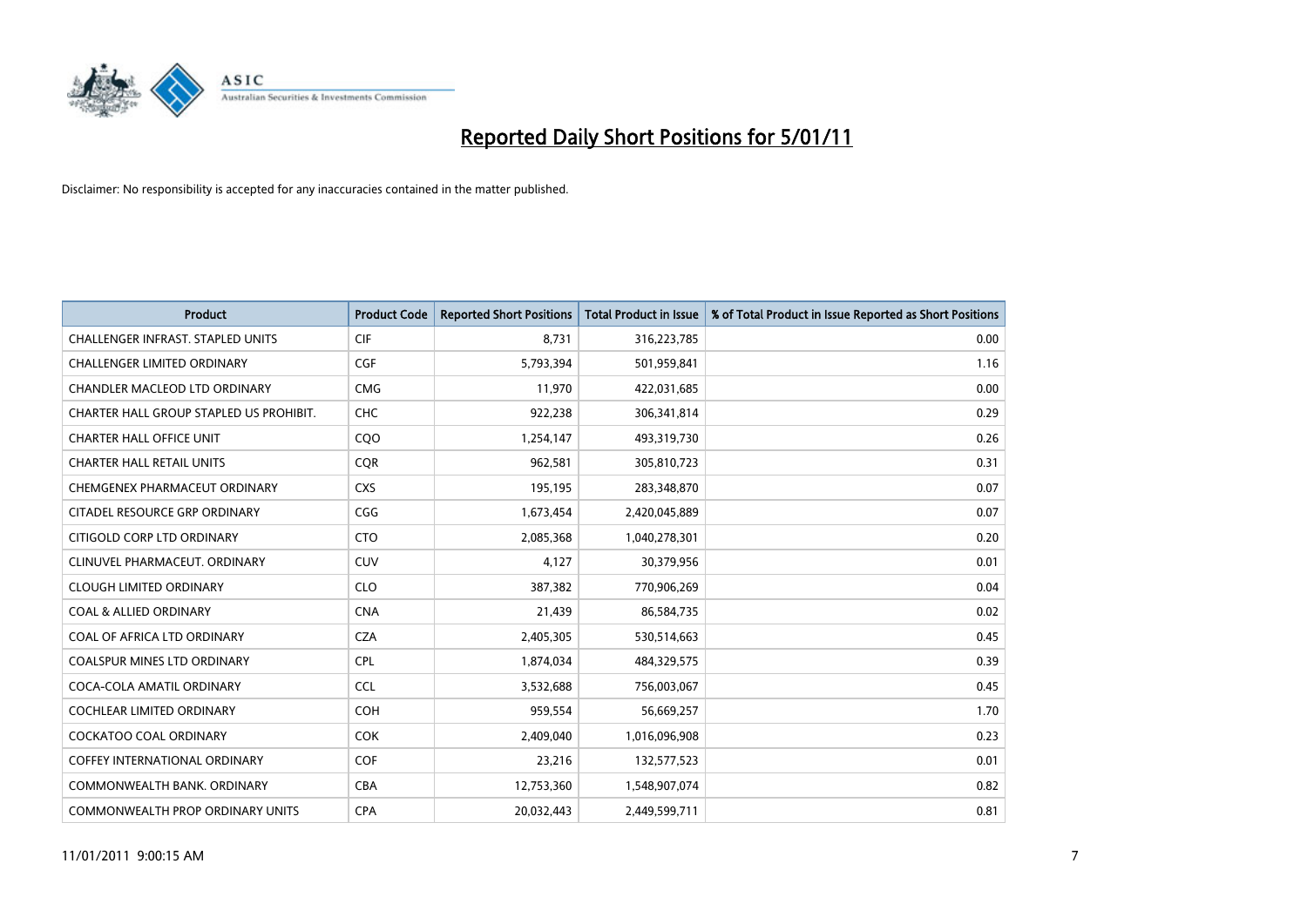

| Product                                  | <b>Product Code</b> | <b>Reported Short Positions</b> | <b>Total Product in Issue</b> | % of Total Product in Issue Reported as Short Positions |
|------------------------------------------|---------------------|---------------------------------|-------------------------------|---------------------------------------------------------|
| <b>COMPASS RESOURCES ORDINARY</b>        | <b>CMR</b>          | 101,480                         | 147,402,920                   | 0.07                                                    |
| COMPUTERSHARE LTD ORDINARY               | <b>CPU</b>          | 4,073,665                       | 555,664,059                   | 0.73                                                    |
| <b>CONNECTEAST GROUP STAPLED</b>         | <b>CEU</b>          | 37,612,641                      | 3,940,145,951                 | 0.96                                                    |
| CONSOLIDATED MEDIA. ORDINARY             | <b>CMJ</b>          | 1,172,654                       | 561,834,996                   | 0.22                                                    |
| <b>CONTANGO MICROCAP ORDINARY</b>        | <b>CTN</b>          | 7,500                           | 145,708,783                   | 0.01                                                    |
| <b>COOPER ENERGY LTD ORDINARY</b>        | <b>COE</b>          | 104,399                         | 292,576,001                   | 0.04                                                    |
| <b>COPPER STRIKE LTD ORDINARY</b>        | <b>CSE</b>          | 714                             | 129,455,571                   | 0.00                                                    |
| <b>CORDLIFE LIMITED ORDINARY</b>         | CBB                 | $\mathbf{1}$                    | 145,360,920                   | 0.00                                                    |
| <b>COUNT FINANCIAL ORDINARY</b>          | COU                 | 6,925                           | 262,212,976                   | 0.00                                                    |
| <b>CRANE GROUP LIMITED ORDINARY</b>      | <b>CRG</b>          | 1,174,157                       | 79,110,667                    | 1.47                                                    |
| <b>CREDIT CORP GROUP ORDINARY</b>        | CCP                 | 972                             | 44,810,752                    | 0.00                                                    |
| <b>CROMWELL GROUP STAPLED SECURITIES</b> | <b>CMW</b>          | 244,995                         | 910,985,951                   | 0.02                                                    |
| <b>CROWN LIMITED ORDINARY</b>            | <b>CWN</b>          | 2,826,149                       | 754,131,800                   | 0.36                                                    |
| <b>CSG LIMITED ORDINARY</b>              | CSV                 | 508,853                         | 244,928,695                   | 0.20                                                    |
| <b>CSL LIMITED ORDINARY</b>              | <b>CSL</b>          | 9,380,918                       | 546,063,170                   | 1.67                                                    |
| <b>CSR LIMITED ORDINARY</b>              | <b>CSR</b>          | 3,227,511                       | 1,517,909,514                 | 0.22                                                    |
| <b>CUDECO LIMITED ORDINARY</b>           | CDU                 | 615,533                         | 145,412,643                   | 0.42                                                    |
| <b>CUSTOMERS LIMITED ORDINARY</b>        | <b>CUS</b>          | 110,728                         | 134,869,357                   | 0.08                                                    |
| DART ENERGY LTD ORDINARY                 | <b>DTE</b>          | 113,877                         | 548,188,184                   | 0.02                                                    |
| DAVID JONES LIMITED ORDINARY             | <b>DJS</b>          | 12,660,738                      | 514,034,694                   | 2.48                                                    |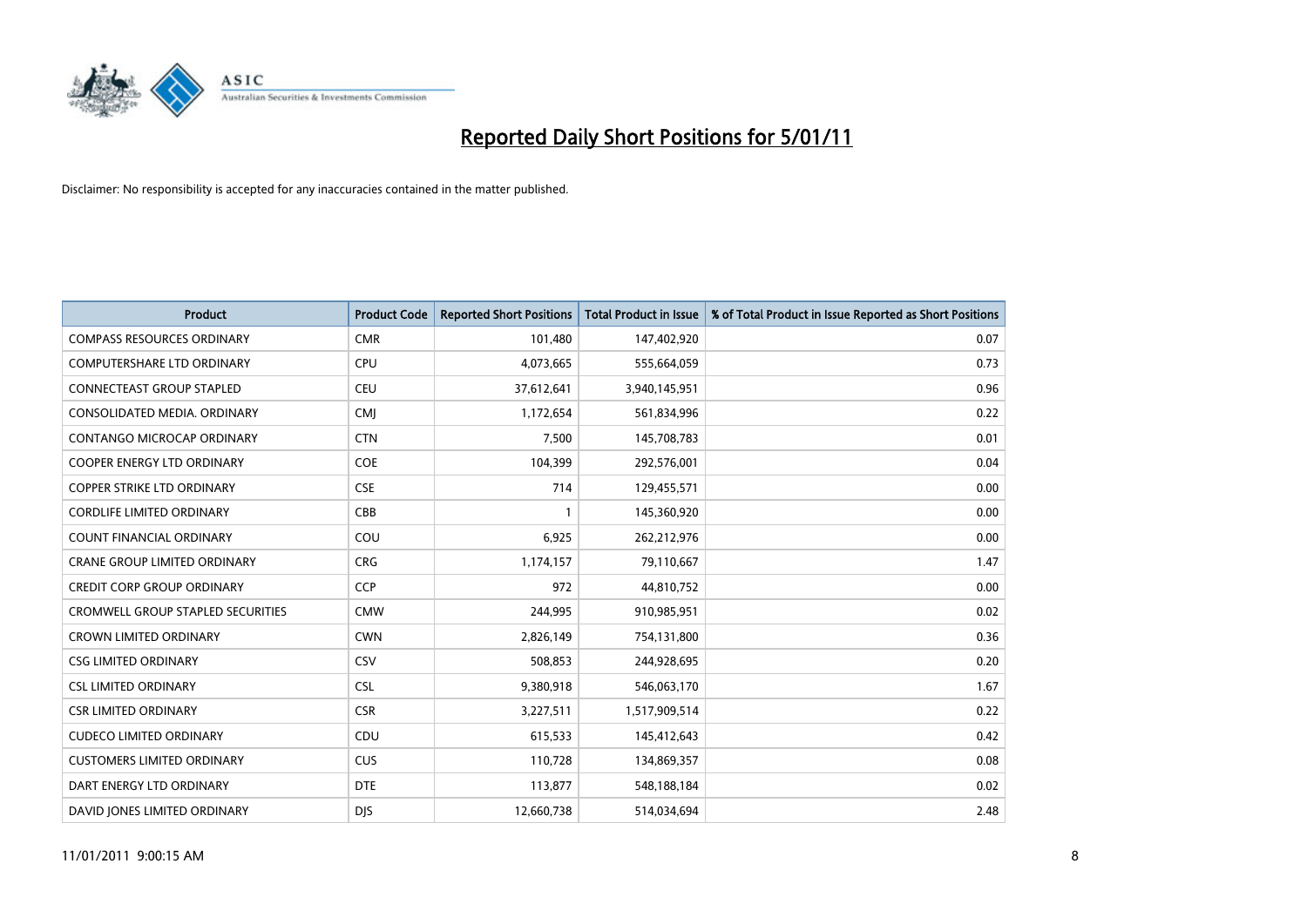

| Product                            | <b>Product Code</b> | <b>Reported Short Positions</b> | <b>Total Product in Issue</b> | % of Total Product in Issue Reported as Short Positions |
|------------------------------------|---------------------|---------------------------------|-------------------------------|---------------------------------------------------------|
| DECMIL GROUP LIMITED ORDINARY      | <b>DCG</b>          | 17,397                          | 124,204,568                   | 0.01                                                    |
| DEEP YELLOW LIMITED ORDINARY       | <b>DYL</b>          | 69,107                          | 1,126,534,458                 | 0.00                                                    |
| DEVINE LIMITED ORDINARY            | <b>DVN</b>          | 1,000                           | 634,918,223                   | 0.00                                                    |
| DEXUS PROPERTY GROUP STAPLED UNITS | <b>DXS</b>          | 26,710,006                      | 4,839,024,176                 | 0.54                                                    |
| DISCOVERY METALS LTD ORDINARY      | <b>DML</b>          | 180,581                         | 436,628,231                   | 0.04                                                    |
| DOMINION MINING ORDINARY           | <b>DOM</b>          | 168,007                         | 103,520,259                   | 0.16                                                    |
| DOMINO PIZZA ENTERPR ORDINARY      | <b>DMP</b>          | 3                               | 68,407,674                    | 0.00                                                    |
| DOWNER EDI LIMITED ORDINARY        | <b>DOW</b>          | 2,130,223                       | 343,178,483                   | 0.61                                                    |
| DUET GROUP STAPLED US PROHIBIT.    | <b>DUE</b>          | 1,392,195                       | 887,304,690                   | 0.14                                                    |
| DULUXGROUP LIMITED ORDINARY        | <b>DLX</b>          | 921,161                         | 367,456,259                   | 0.25                                                    |
| DWS ADVANCED ORDINARY              | <b>DWS</b>          | 79,045                          | 132,362,763                   | 0.06                                                    |
| DYESOL LIMITED ORDINARY            | <b>DYE</b>          | 218,588                         | 143,384,818                   | 0.15                                                    |
| <b>EASTERN STAR GAS ORDINARY</b>   | <b>ESG</b>          | 2,256,800                       | 991,567,041                   | 0.20                                                    |
| EDT RETAIL TRUST UNITS             | <b>EDT</b>          | 99,457                          | 4,700,290,868                 | 0.00                                                    |
| <b>ELDERS LIMITED ORDINARY</b>     | <b>ELD</b>          | 15,518,013                      | 448,598,480                   | 3.44                                                    |
| ELDORADO GOLD CORP CDI 1:1         | EAU                 | 29,952                          | 20,358,131                    | 0.16                                                    |
| ELEMENTOS LIMITED ORDINARY         | <b>ELT</b>          | 8                               | 48,685,454                    | 0.00                                                    |
| ELIXIR PETROLEUM LTD ORDINARY      | <b>EXR</b>          | 324,400                         | 188,988,472                   | 0.17                                                    |
| <b>EMECO HOLDINGS ORDINARY</b>     | <b>EHL</b>          | 1,459,674                       | 631,237,586                   | 0.24                                                    |
| ENERGY RESOURCES ORDINARY 'A'      | ERA                 | 1,245,457                       | 190,737,934                   | 0.66                                                    |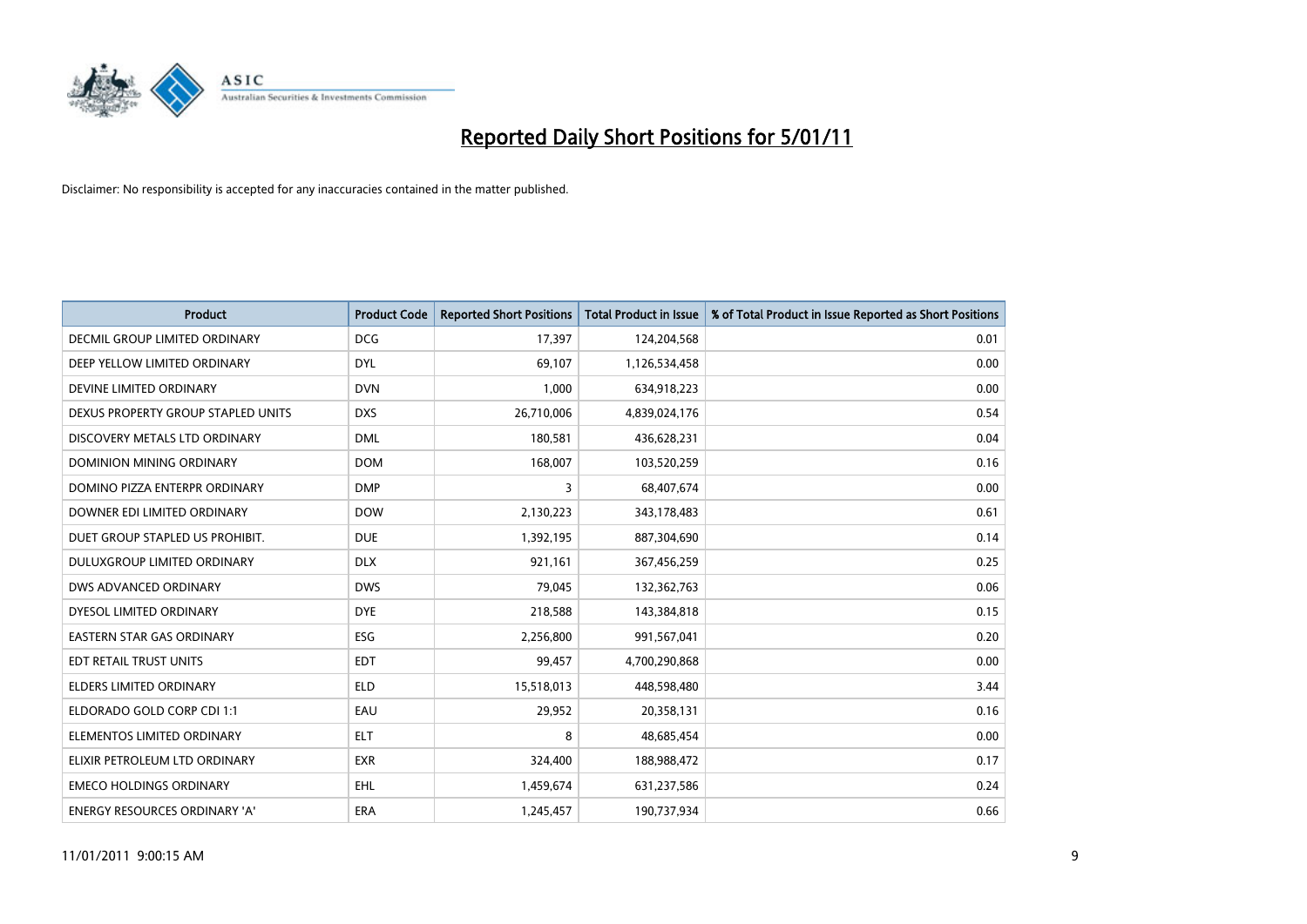

| Product                                   | <b>Product Code</b> | <b>Reported Short Positions</b> | <b>Total Product in Issue</b> | % of Total Product in Issue Reported as Short Positions |
|-------------------------------------------|---------------------|---------------------------------|-------------------------------|---------------------------------------------------------|
| <b>ENERGY WORLD CORPOR, ORDINARY</b>      | <b>EWC</b>          | 7,434,843                       | 1,561,166,672                 | 0.48                                                    |
| ENTEK ENERGY LTD ORDINARY                 | ETE.                | 489,903                         | 287,692,535                   | 0.17                                                    |
| <b>ENTELLECT SOLUTIONS ORDINARY</b>       | <b>ESN</b>          | 464,050                         | 1,740,334,200                 | 0.03                                                    |
| <b>ENVESTRA LIMITED ORDINARY</b>          | <b>ENV</b>          | 1,892,005                       | 1,430,398,609                 | 0.13                                                    |
| EQUATORIAL RES LTD ORDINARY               | EQX                 | 7,491                           | 86,268,022                    | 0.01                                                    |
| EOUINOX MINERALS LTD CHESS DEPOSITARY INT | EQN                 | 9,986,378                       | 818,876,869                   | 1.21                                                    |
| EVEREST FINANCIAL ORDINARY                | <b>EFG</b>          | 4,300                           | 251,442,316                   | 0.00                                                    |
| EXTRACT RESOURCES ORDINARY                | <b>EXT</b>          | 334,423                         | 243,302,298                   | 0.14                                                    |
| FAIRFAX MEDIA LTD ORDINARY                | <b>FXI</b>          | 304,628,832                     | 2,351,955,725                 | 12.93                                                   |
| <b>FANTASTIC HOLDINGS ORDINARY</b>        | <b>FAN</b>          | 3,000                           | 102,739,538                   | 0.00                                                    |
| FERRAUS LIMITED ORDINARY                  | <b>FRS</b>          | 370                             | 205,700,890                   | 0.00                                                    |
| FERRUM CRESCENT LTD ORDINARY              | <b>FCR</b>          | 700,000                         | 291,896,704                   | 0.24                                                    |
| FISHER & PAYKEL APP. ORDINARY             | <b>FPA</b>          | 10,745,752                      | 724,235,162                   | 1.49                                                    |
| FISHER & PAYKEL H. ORDINARY               | <b>FPH</b>          | 2,314,709                       | 520,409,135                   | 0.45                                                    |
| FKP PROPERTY GROUP STAPLED SECURITIES     | <b>FKP</b>          | 9,872,337                       | 1,174,033,185                 | 0.84                                                    |
| FLEETWOOD CORP ORDINARY                   | <b>FWD</b>          | 49.606                          | 57,281,484                    | 0.08                                                    |
| FLETCHER BUILDING ORDINARY                | <b>FBU</b>          | 1,466,642                       | 611,250,393                   | 0.24                                                    |
| FLEXIGROUP LIMITED ORDINARY               | <b>FXL</b>          | 81,309                          | 275,472,492                   | 0.03                                                    |
| <b>FLIGHT CENTRE ORDINARY</b>             | <b>FLT</b>          | 2,779,236                       | 99,791,411                    | 2.79                                                    |
| FLINDERS MINES LTD ORDINARY               | <b>FMS</b>          | 21,438,813                      | 1,820,329,571                 | 1.18                                                    |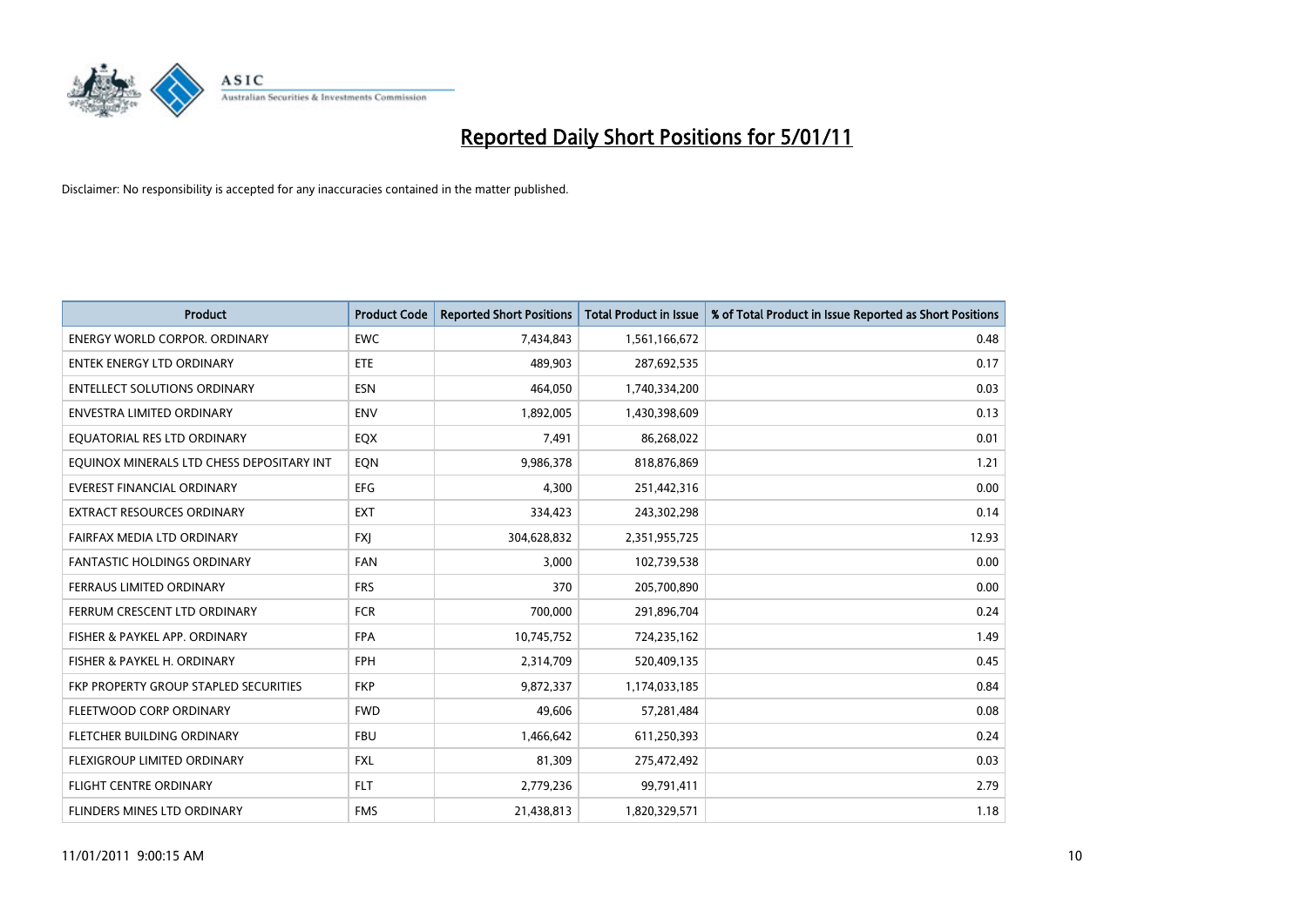

| <b>Product</b>                            | <b>Product Code</b> | <b>Reported Short Positions</b> | <b>Total Product in Issue</b> | % of Total Product in Issue Reported as Short Positions |
|-------------------------------------------|---------------------|---------------------------------|-------------------------------|---------------------------------------------------------|
| <b>FORGE GROUP LIMITED ORDINARY</b>       | FGE                 | 790                             | 82,844,014                    | 0.00                                                    |
| FORTE ENERGY NL ORDINARY                  | <b>FTE</b>          | 2,658,986                       | 582,658,031                   | 0.46                                                    |
| FORTESCUE METALS GRP ORDINARY             | <b>FMG</b>          | 6,334,117                       | 3,112,592,409                 | 0.20                                                    |
| <b>FOSTER'S GROUP ORDINARY</b>            | FGL                 | 11,624,810                      | 1,935,386,127                 | 0.61                                                    |
| FTD CORPORATION ORDINARY                  | <b>FTD</b>          | 8,088                           | 100,421,069                   | 0.01                                                    |
| <b>FUNTASTIC LIMITED ORDINARY</b>         | <b>FUN</b>          | 322,528                         | 340,997,682                   | 0.09                                                    |
| <b>G.U.D. HOLDINGS ORDINARY</b>           | GUD                 | 363,582                         | 68,426,721                    | 0.53                                                    |
| <b>GALAXY RESOURCES ORDINARY</b>          | <b>GXY</b>          | 519,540                         | 191,903,358                   | 0.26                                                    |
| <b>GEODYNAMICS LIMITED ORDINARY</b>       | GDY                 | 179,254                         | 333,643,956                   | 0.05                                                    |
| <b>GINDALBIE METALS LTD ORDINARY</b>      | <b>GBG</b>          | 8,447,192                       | 935,215,590                   | 0.90                                                    |
| <b>GIRALIA RESOURCES NL ORDINARY</b>      | <b>GIR</b>          | 310,961                         | 181,160,170                   | 0.17                                                    |
| <b>GLOBAL MINING ORDINARY</b>             | <b>GMI</b>          | 8,951                           | 191,820,968                   | 0.00                                                    |
| <b>GLOUCESTER COAL ORDINARY</b>           | GCL                 | 256,785                         | 140,447,062                   | 0.18                                                    |
| <b>GME RESOURCES LTD ORDINARY</b>         | <b>GME</b>          | 800                             | 302,352,750                   | 0.00                                                    |
| <b>GOLDEN GATE PETROL ORDINARY</b>        | GGP                 | 11,538                          | 1,080,159,955                 | 0.00                                                    |
| <b>GOLDEN WEST RESOURCE ORDINARY</b>      | GWR                 | 1,617                           | 164,606,127                   | 0.00                                                    |
| <b>GOODMAN FIELDER, ORDINARY</b>          | GFF                 | 14,797,383                      | 1,380,386,438                 | 1.09                                                    |
| <b>GOODMAN GROUP STAPLED US PROHIBIT.</b> | <b>GMG</b>          | 19,684,563                      | 6,893,007,207                 | 0.28                                                    |
| <b>GPT GROUP STAPLED SEC.</b>             | GPT                 | 8,333,813                       | 1,855,529,431                 | 0.44                                                    |
| <b>GRAINCORP LIMITED A CLASS ORDINARY</b> | <b>GNC</b>          | 646,659                         | 198,318,900                   | 0.33                                                    |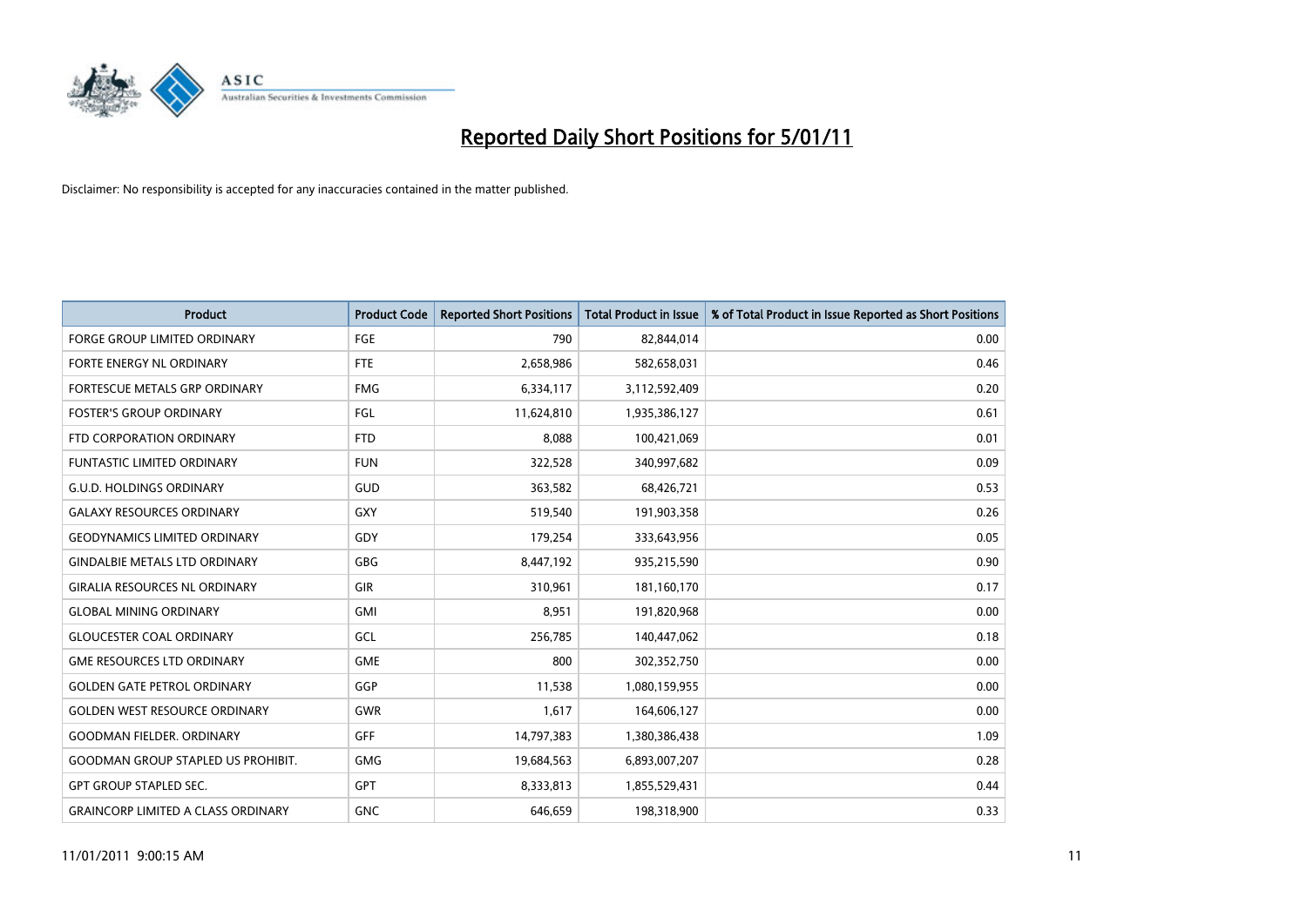

| <b>Product</b>                                   | <b>Product Code</b> | <b>Reported Short Positions</b> | <b>Total Product in Issue</b> | % of Total Product in Issue Reported as Short Positions |
|--------------------------------------------------|---------------------|---------------------------------|-------------------------------|---------------------------------------------------------|
| <b>GRANGE RESOURCES, ORDINARY</b>                | <b>GRR</b>          | 1,342,423                       | 1,152,077,403                 | 0.11                                                    |
| <b>GREENLAND MIN EN LTD ORDINARY</b>             | GGG                 | 1,135,334                       | 288,672,163                   | 0.39                                                    |
| <b>GRYPHON MINERALS LTD ORDINARY</b>             | GRY                 | 171,065                         | 292,472,058                   | 0.07                                                    |
| <b>GUINNESS PEAT GROUP. CHESS DEPOSITARY INT</b> | <b>GPG</b>          | 55                              | 291,115,957                   | 0.00                                                    |
| <b>GUNNS LIMITED ORDINARY</b>                    | <b>GNS</b>          | 13,042,771                      | 848,401,559                   | 1.52                                                    |
| <b>GWA GROUP LTD ORDINARY</b>                    | <b>GWA</b>          | 2,990,126                       | 301,102,514                   | 1.01                                                    |
| HARVEY NORMAN ORDINARY                           | <b>HVN</b>          | 31,644,909                      | 1,062,316,784                 | 2.95                                                    |
| HASTIE GROUP LIMITED ORDINARY                    | <b>HST</b>          | 516,357                         | 239,781,419                   | 0.20                                                    |
| HASTINGS DIVERSIFIED STAPLED SECURITY            | <b>HDF</b>          | 692.884                         | 518,300,758                   | 0.13                                                    |
| <b>HEARTWARE INT INC CDI 35:1</b>                | <b>HIN</b>          | 272,008                         | 66,059,280                    | 0.41                                                    |
| <b>HENDERSON GROUP CDI 1:1</b>                   | <b>HGG</b>          | 5,592,738                       | 560,490,613                   | 0.99                                                    |
| HEA HOLDINGS LIMITED ORDINARY                    | <b>HFA</b>          | 1,888,795                       | 469,330,170                   | 0.39                                                    |
| HIGHLANDS PACIFIC ORDINARY                       | HIG                 | 2,382,804                       | 685,582,148                   | 0.35                                                    |
| HILLS HOLDINGS LTD ORDINARY                      | <b>HIL</b>          | 652,060                         | 248,676,841                   | 0.25                                                    |
| HORIZON OIL LIMITED ORDINARY                     | <b>HZN</b>          | 2,726,387                       | 1,130,311,515                 | 0.24                                                    |
| HUNNU COAL LIMITED ORDINARY                      | <b>HUN</b>          | 71,019                          | 182,365,002                   | 0.04                                                    |
| <b>ICON ENERGY LIMITED ORDINARY</b>              | <b>ICN</b>          | 67,000                          | 469,301,394                   | 0.01                                                    |
| <b>IINET LIMITED ORDINARY</b>                    | <b>IIN</b>          | 1,061,757                       | 151,971,119                   | 0.69                                                    |
| <b>ILUKA RESOURCES ORDINARY</b>                  | ILU                 | 4,830,430                       | 418,700,517                   | 1.11                                                    |
| IMF (AUSTRALIA) LTD ORDINARY                     | <b>IMF</b>          | 330,137                         | 122,496,819                   | 0.27                                                    |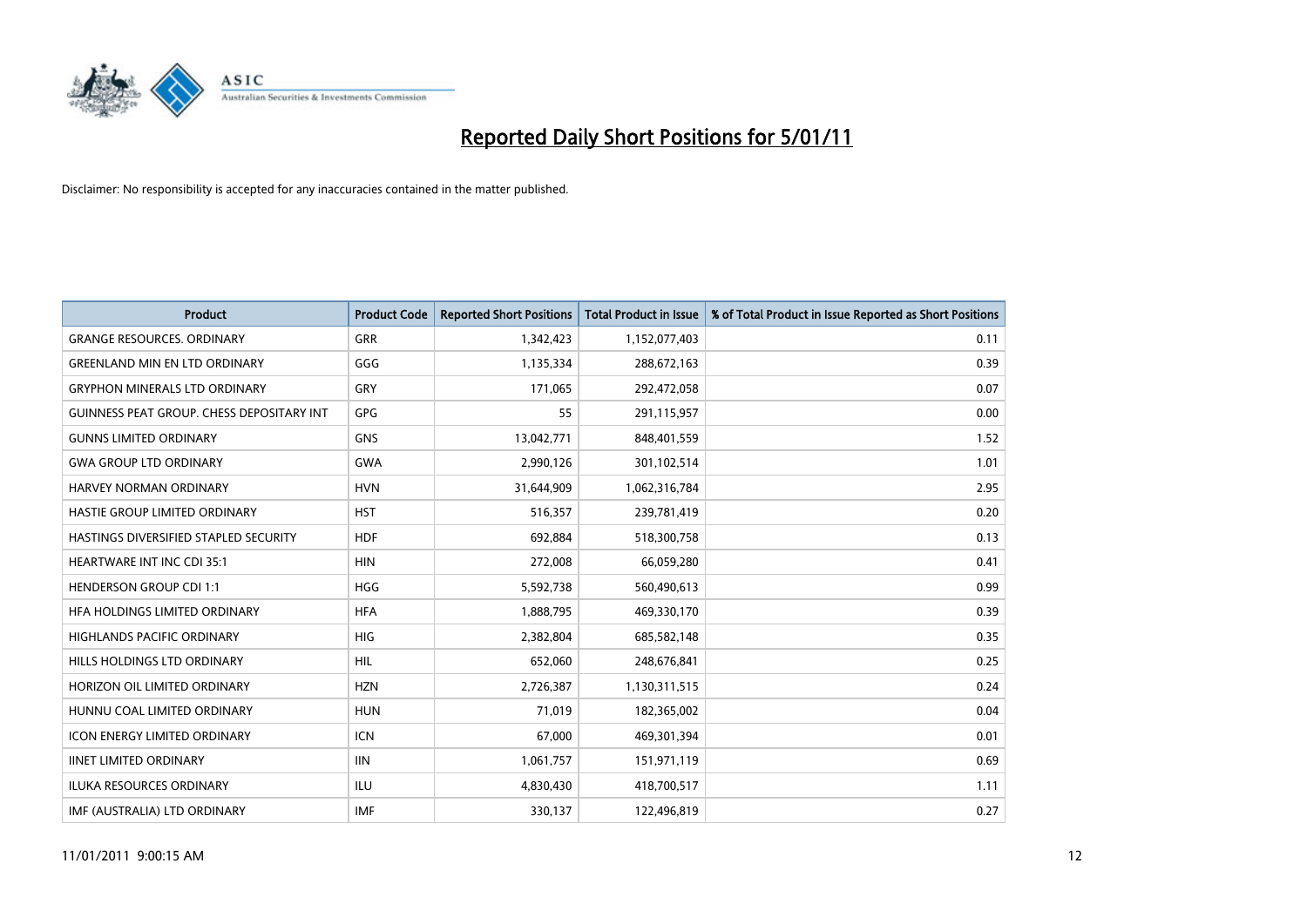

| Product                                   | <b>Product Code</b> | <b>Reported Short Positions</b> | <b>Total Product in Issue</b> | % of Total Product in Issue Reported as Short Positions |
|-------------------------------------------|---------------------|---------------------------------|-------------------------------|---------------------------------------------------------|
| <b>IMX RESOURCES LTD ORDINARY</b>         | <b>IXR</b>          | 20,000                          | 262,552,803                   | 0.01                                                    |
| <b>INCITEC PIVOT ORDINARY</b>             | IPL                 | 2,455,700                       | 1,628,730,107                 | 0.16                                                    |
| INDAGO RESOURCES LTD ORDINARY             | <b>IDG</b>          | 8,179                           | 5,478,823                     | 0.15                                                    |
| <b>INDEPENDENCE GROUP ORDINARY</b>        | <b>IGO</b>          | 684,811                         | 138,777,305                   | 0.48                                                    |
| <b>INDOPHIL RESOURCES ORDINARY</b>        | <b>IRN</b>          | 386,065                         | 471,445,763                   | 0.08                                                    |
| <b>INDUSTREA LIMITED ORDINARY</b>         | IDL                 | 1,215,234                       | 363,878,295                   | 0.32                                                    |
| <b>INFIGEN ENERGY STAPLED SECURITIES</b>  | <b>IFN</b>          | 4,910,051                       | 761,222,569                   | 0.63                                                    |
| ING INDUSTRIAL FUND UNITS                 | <b>IIF</b>          | 13,088,271                      | 2,592,249,647                 | 0.51                                                    |
| ING OFFICE FUND STAPLED SECURITIES        | <b>IOF</b>          | 9,464,202                       | 2,729,071,212                 | 0.34                                                    |
| ING RE COM GROUP STAPLED SECURITIES       | <b>ILF</b>          | 9,075                           | 441,029,194                   | 0.00                                                    |
| <b>INSURANCE AUSTRALIA ORDINARY</b>       | IAG.                | 941,584                         | 2,079,034,021                 | 0.02                                                    |
| INTEGRA MINING LTD, ORDINARY              | IGR                 | 4,779,614                       | 757,692,394                   | 0.64                                                    |
| <b>INTREPID MINES ORDINARY</b>            | <b>IAU</b>          | 2,187,588                       | 515,342,872                   | 0.43                                                    |
| <b>INVOCARE LIMITED ORDINARY</b>          | <b>IVC</b>          | 1,050,481                       | 102,421,288                   | 1.02                                                    |
| <b>ION LIMITED ORDINARY</b>               | <b>ION</b>          | 164,453                         | 256,365,105                   | 0.06                                                    |
| <b>IOOF HOLDINGS LTD ORDINARY</b>         | IFL.                | 1,666,374                       | 229,794,395                   | 0.73                                                    |
| IRESS MARKET TECH. ORDINARY               | <b>IRE</b>          | 2,127,999                       | 126,018,142                   | 1.69                                                    |
| <b>IRON ORE HOLDINGS ORDINARY</b>         | <b>IOH</b>          | 32,358                          | 137,548,774                   | 0.02                                                    |
| ISHARES MSCI AUS 200 ISHARES MSCI AUS 200 | <b>IOZ</b>          | 31,241                          | 2,025,000                     | 1.54                                                    |
| ISHARES MSCI EAFE CDI 1:1                 | <b>IVE</b>          | 74,419                          | 590,400,000                   | 0.01                                                    |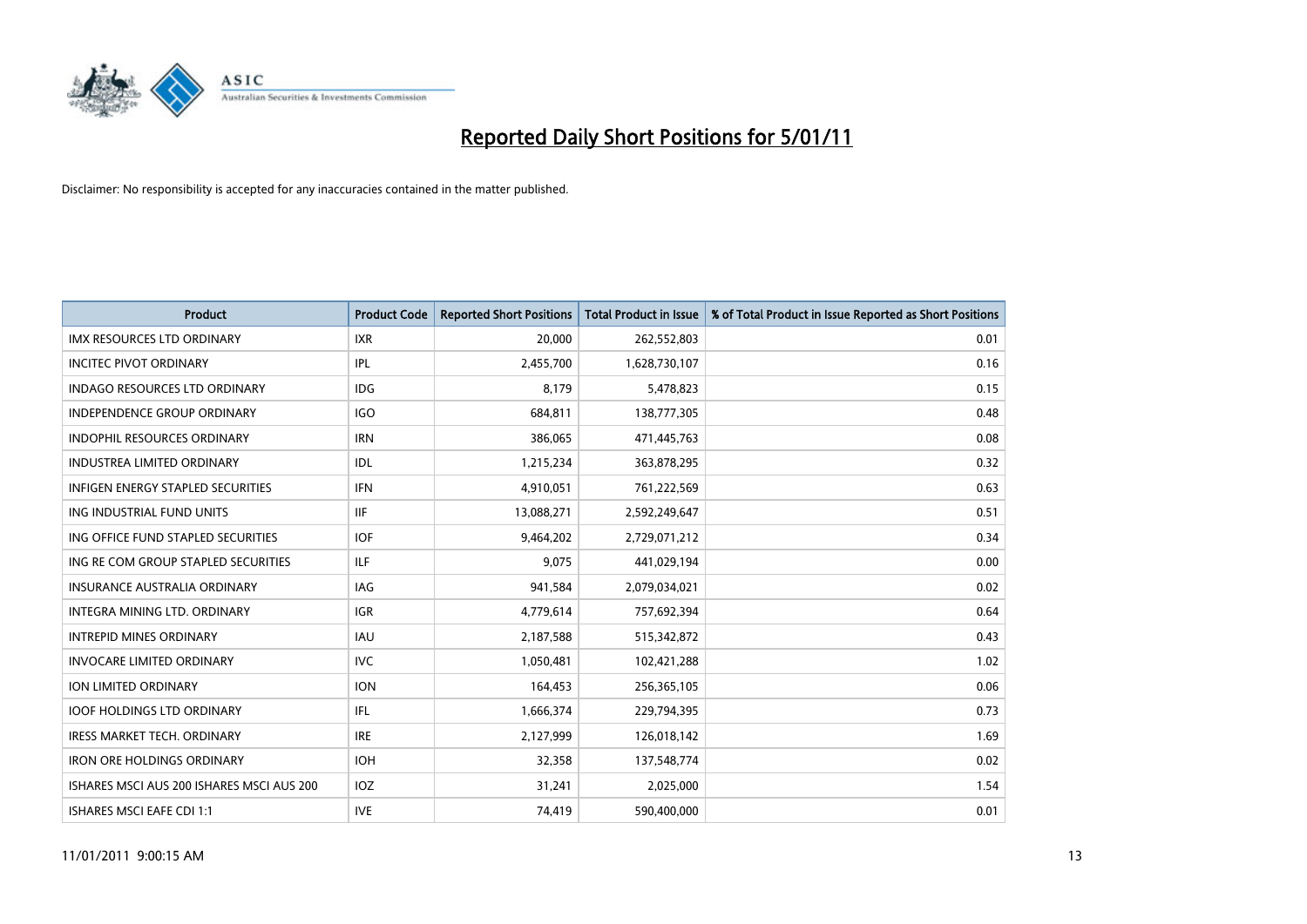

| Product                                  | <b>Product Code</b> | <b>Reported Short Positions</b> | <b>Total Product in Issue</b> | % of Total Product in Issue Reported as Short Positions |
|------------------------------------------|---------------------|---------------------------------|-------------------------------|---------------------------------------------------------|
| ISHARES MSCI JAPAN CDI 1:1               | IJP                 | 15,579                          | 822,000,000                   | 0.00                                                    |
| ISHARES MSCI TAIWAN CDI 1:1              | <b>ITW</b>          | 1,375                           | 184,400,000                   | 0.00                                                    |
| ISHARES S&P 500 CDI 1:1                  | <b>IVV</b>          | 15,680                          | 116,350,000                   | 0.01                                                    |
| <b>ISOFT GROUP LIMITED ORDINARY</b>      | <b>ISF</b>          | 5,247,111                       | 1,070,595,874                 | 0.48                                                    |
| <b>IVANHOE AUSTRALIA ORDINARY</b>        | <b>IVA</b>          | 310,907                         | 418,410,103                   | 0.08                                                    |
| <b>JABIRU METALS LTD ORDINARY</b>        | <b>JML</b>          | 89,881                          | 552,619,180                   | 0.01                                                    |
| JAMES HARDIE INDUST CHESS DEPOSITARY INT | <b>JHX</b>          | 17,069,608                      | 436,085,585                   | 3.88                                                    |
| <b>JAMESON RESOURCES ORDINARY</b>        | JAL                 | 1,600,000                       | 82,767,024                    | 1.93                                                    |
| <b>JB HI-FI LIMITED ORDINARY</b>         | <b>IBH</b>          | 8,412,320                       | 109,223,945                   | 7.69                                                    |
| <b>JUPITER MINES ORDINARY</b>            | <b>IMS</b>          | 21,111                          | 1,345,694,702                 | 0.00                                                    |
| KAGARA LTD ORDINARY                      | KZL                 | 1,402,603                       | 707,789,717                   | 0.19                                                    |
| KAROON GAS AUSTRALIA ORDINARY            | <b>KAR</b>          | 266,705                         | 217,295,769                   | 0.12                                                    |
| KATHMANDU HOLD LTD ORDINARY              | <b>KMD</b>          | 347,332                         | 200,000,000                   | 0.17                                                    |
| <b>KEYBRIDGE CAPITAL ORDINARY</b>        | <b>KBC</b>          | 5,999                           | 172,070,564                   | 0.00                                                    |
| KIMBERLEY METALS LTD ORDINARY            | <b>KBL</b>          | 2,609                           | 161,356,672                   | 0.00                                                    |
| KINGSGATE CONSOLID. ORDINARY             | <b>KCN</b>          | 1,563,658                       | 102,286,251                   | 1.52                                                    |
| KINGSROSE MINING LTD ORDINARY            | <b>KRM</b>          | 241,690                         | 251,335,560                   | 0.10                                                    |
| LEIGHTON HOLDINGS ORDINARY               | LEI                 | 4,113,870                       | 300,889,299                   | 1.34                                                    |
| LEND LEASE GROUP UNIT/ORD STAPLED        | LLC                 | 1,453,874                       | 565,558,754                   | 0.25                                                    |
| LINC ENERGY LTD ORDINARY                 | <b>LNC</b>          | 5,810,981                       | 499,252,239                   | 1.15                                                    |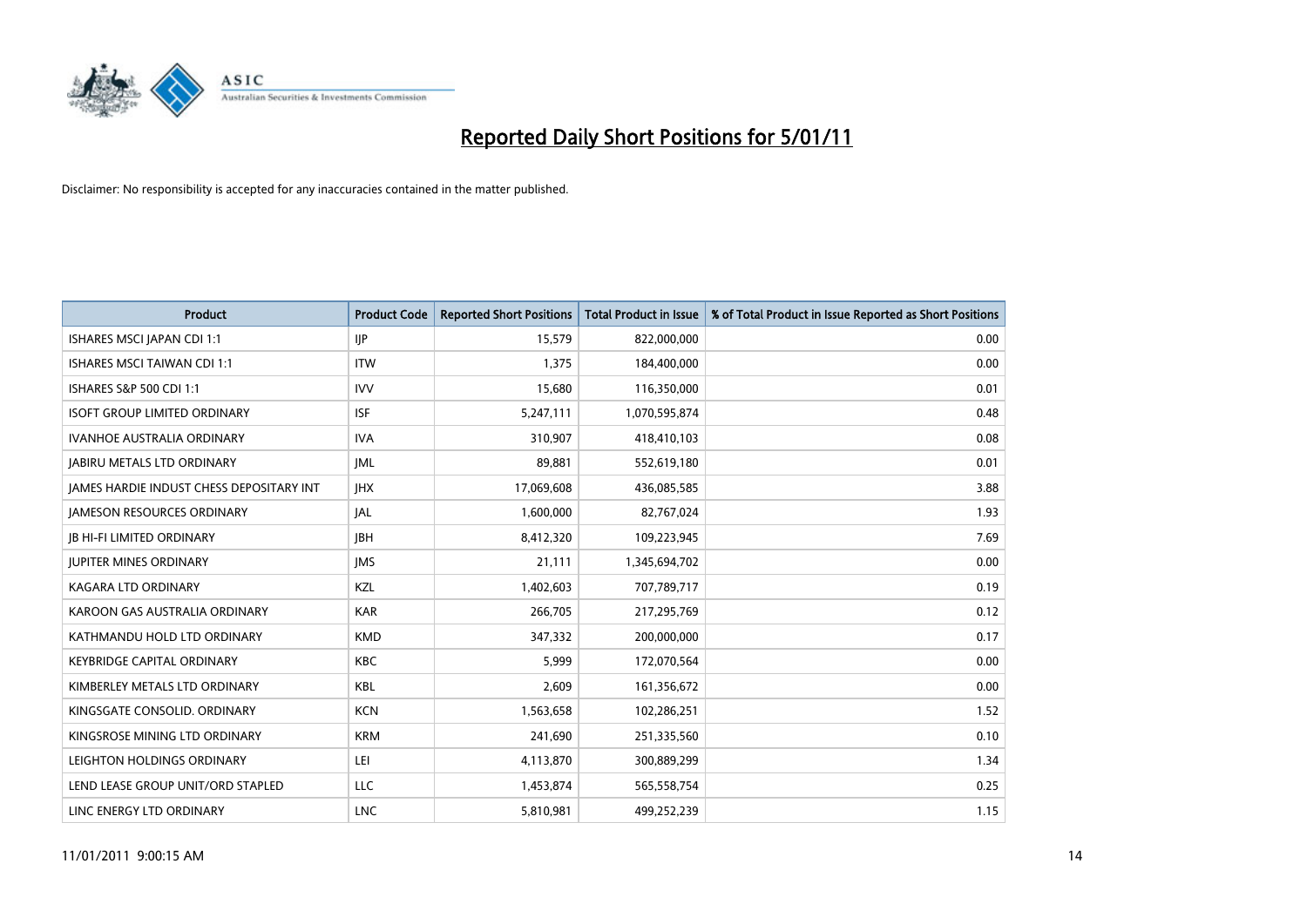

| Product                               | <b>Product Code</b> | <b>Reported Short Positions</b> | <b>Total Product in Issue</b> | % of Total Product in Issue Reported as Short Positions |
|---------------------------------------|---------------------|---------------------------------|-------------------------------|---------------------------------------------------------|
| <b>LYNAS CORPORATION ORDINARY</b>     | <b>LYC</b>          | 52,378,364                      | 1,662,499,093                 | 3.16                                                    |
| MACARTHUR COAL ORDINARY               | <b>MCC</b>          | 1,365,091                       | 299,476,903                   | 0.45                                                    |
| <b>MACMAHON HOLDINGS ORDINARY</b>     | MAH                 | 3,780,595                       | 733,711,705                   | 0.52                                                    |
| MACO ATLAS ROADS GRP ORDINARY STAPLED | <b>MOA</b>          | 3,433,156                       | 452,345,907                   | 0.75                                                    |
| MACQUARIE GROUP LTD ORDINARY          | <b>MOG</b>          | 2,228,965                       | 346,747,384                   | 0.62                                                    |
| MAGMA METALS LTD. ORDINARY            | <b>MMW</b>          | 17,000                          | 195,605,923                   | 0.01                                                    |
| <b>MANTRA RESOURCES ORDINARY</b>      | <b>MRU</b>          | 8,790                           | 133,329,188                   | 0.00                                                    |
| MAP GROUP STAPLED US PROHIBIT.        | <b>MAP</b>          | 1,655,850                       | 1,861,210,782                 | 0.08                                                    |
| <b>MARION ENERGY ORDINARY</b>         | <b>MAE</b>          | 332,494                         | 863,960,474                   | 0.04                                                    |
| MATRIX C & E LTD ORDINARY             | <b>MCE</b>          | 75,703                          | 72,964,098                    | 0.10                                                    |
| MCMILLAN SHAKESPEARE ORDINARY         | <b>MMS</b>          | 197,014                         | 67,919,101                    | 0.29                                                    |
| <b>MCPHERSON'S LTD ORDINARY</b>       | <b>MCP</b>          | 17,139                          | 71,651,758                    | 0.02                                                    |
| MEDUSA MINING LTD ORDINARY            | <b>MML</b>          | 2,314,690                       | 188,233,911                   | 1.22                                                    |
| MELBOURNE IT LIMITED ORDINARY         | <b>MLB</b>          | 136,142                         | 80,031,955                    | 0.17                                                    |
| MEO AUSTRALIA LTD ORDINARY            | <b>MEO</b>          | 1,566,898                       | 539,913,260                   | 0.29                                                    |
| <b>MERMAID MARINE ORDINARY</b>        | <b>MRM</b>          | 374,977                         | 213,383,546                   | 0.16                                                    |
| MESOBLAST LIMITED ORDINARY            | <b>MSB</b>          | 90,856                          | 252,645,506                   | 0.04                                                    |
| METALS X LIMITED ORDINARY             | <b>MLX</b>          | 326,940                         | 1,365,661,782                 | 0.03                                                    |
| METCASH LIMITED ORDINARY              | <b>MTS</b>          | 23,400,599                      | 768,787,804                   | 3.07                                                    |
| METGASCO LIMITED ORDINARY             | <b>MEL</b>          | 235,435                         | 252,460,972                   | 0.09                                                    |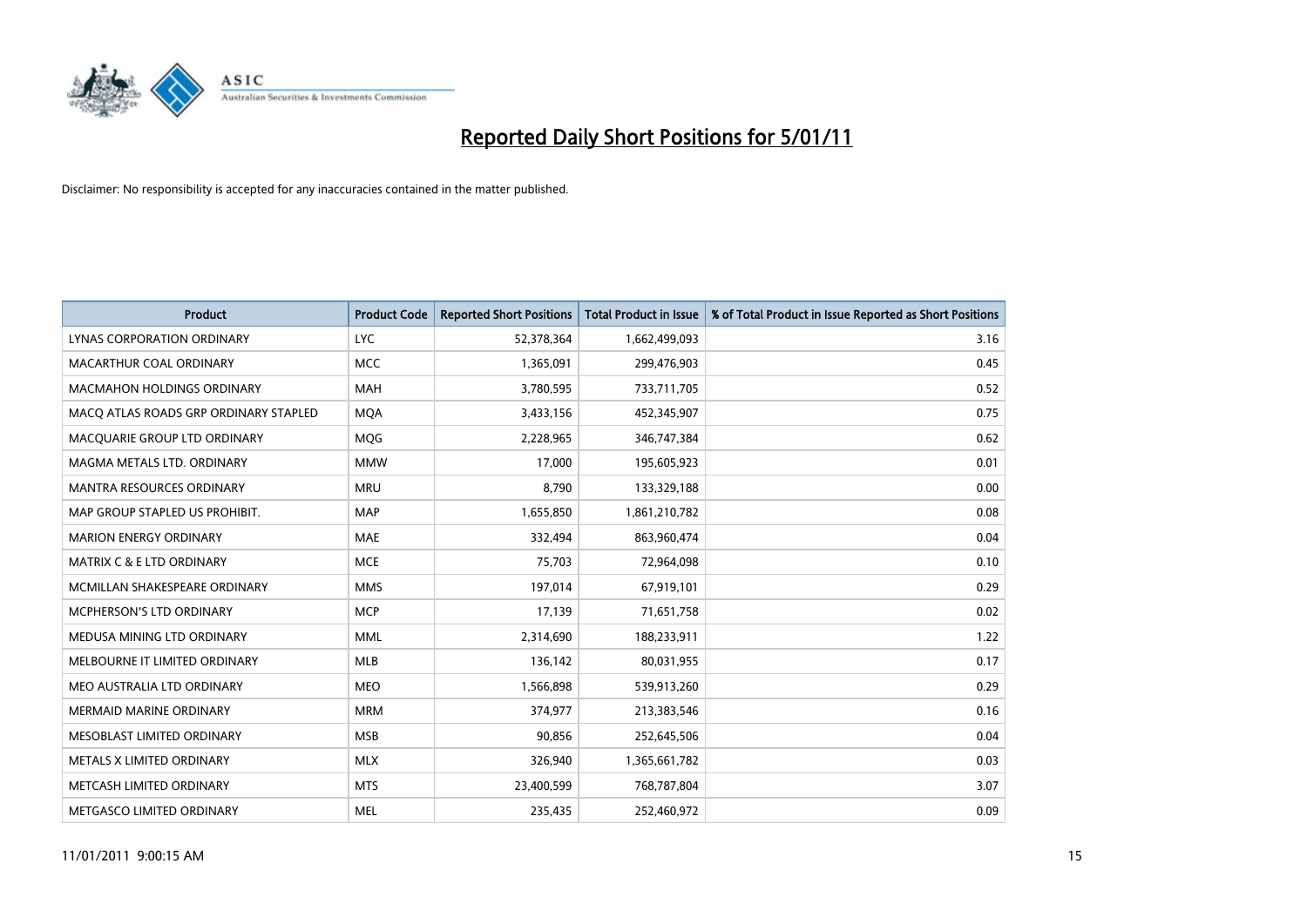

| Product                           | <b>Product Code</b> | <b>Reported Short Positions</b> | <b>Total Product in Issue</b> | % of Total Product in Issue Reported as Short Positions |
|-----------------------------------|---------------------|---------------------------------|-------------------------------|---------------------------------------------------------|
| MICLYN EXP OFFSHR ORDINARY        | <b>MIO</b>          | 128,901                         | 271,700,000                   | 0.04                                                    |
| MINARA RESOURCES ORDINARY         | <b>MRE</b>          | 7,573,452                       | 1,167,783,517                 | 0.64                                                    |
| MINCOR RESOURCES NL ORDINARY      | <b>MCR</b>          | 696,868                         | 200,608,804                   | 0.35                                                    |
| MINERAL DEPOSITS ORDINARY         | <b>MDL</b>          | 221,665                         | 60,768,582                    | 0.36                                                    |
| MINERAL RESOURCES, ORDINARY       | <b>MIN</b>          | 121,031                         | 168,219,485                   | 0.07                                                    |
| MIRABELA NICKEL LTD ORDINARY      | <b>MBN</b>          | 7,740,497                       | 491,561,237                   | 1.57                                                    |
| MIRVAC GROUP STAPLED SECURITIES   | <b>MGR</b>          | 2,759,933                       | 3,415,819,357                 | 0.08                                                    |
| <b>MOLOPO ENERGY LTD ORDINARY</b> | <b>MPO</b>          | 1,470,206                       | 250,972,584                   | 0.59                                                    |
| MOLY MINES LIMITED ORDINARY       | <b>MOL</b>          | 20,000                          | 365,722,323                   | 0.01                                                    |
| MONADELPHOUS GROUP ORDINARY       | <b>MND</b>          | 456,912                         | 87,521,827                    | 0.51                                                    |
| <b>MOUNT GIBSON IRON ORDINARY</b> | <b>MGX</b>          | 3,703,966                       | 1,082,570,693                 | 0.33                                                    |
| MULTIPLEX SITES SITES             | <b>MXUPA</b>        | 42                              | 4,500,000                     | 0.00                                                    |
| MURCHISON METALS LTD ORDINARY     | <b>MMX</b>          | 10,474,147                      | 435,884,268                   | 2.38                                                    |
| MYER HOLDINGS LTD ORDINARY        | <b>MYR</b>          | 17,959,489                      | 582,297,884                   | 3.08                                                    |
| <b>MYSTATE LIMITED ORDINARY</b>   | <b>MYS</b>          | 1,400                           | 67,439,158                    | 0.00                                                    |
| NATIONAL AUST, BANK ORDINARY      | <b>NAB</b>          | 9,082,332                       | 2,169,575,514                 | 0.41                                                    |
| NATURAL FUEL LIMITED ORDINARY     | <b>NFL</b>          | 1                               | 721,912                       | 0.00                                                    |
| NAVITAS LIMITED ORDINARY          | <b>NVT</b>          | 1,262,445                       | 368,766,367                   | 0.33                                                    |
| NEPTUNE MARINE ORDINARY           | <b>NMS</b>          | 2,024,949                       | 442,245,734                   | 0.45                                                    |
| NEW HOPE CORPORATION ORDINARY     | <b>NHC</b>          | 593,609                         | 830,230,549                   | 0.07                                                    |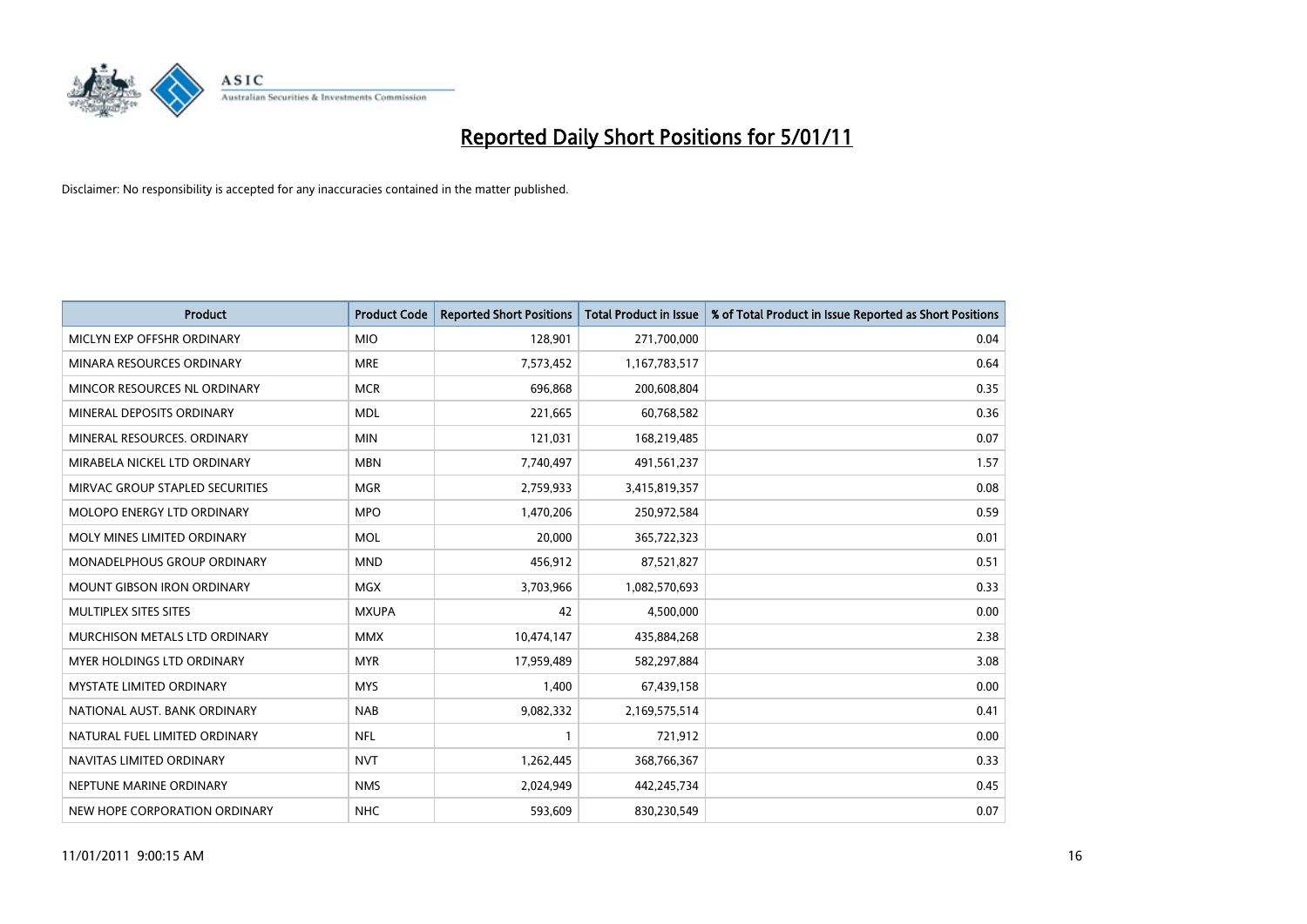

| Product                               | <b>Product Code</b> | <b>Reported Short Positions</b> | <b>Total Product in Issue</b> | % of Total Product in Issue Reported as Short Positions |
|---------------------------------------|---------------------|---------------------------------|-------------------------------|---------------------------------------------------------|
| NEWCREST MINING ORDINARY              | <b>NCM</b>          | 3,472,035                       | 765,211,675                   | 0.42                                                    |
| NEWS CORP A NON-VOTING CDI            | <b>NWSLV</b>        | 244,470                         | 1,828,214,343                 | 0.01                                                    |
| NEWS CORP B VOTING CDI                | <b>NWS</b>          | 6,615,295                       | 798,520,953                   | 0.83                                                    |
| NEXBIS LIMITED ORDINARY               | <b>NBS</b>          | 63,733                          | 798,356,704                   | 0.01                                                    |
| NEXUS ENERGY LIMITED ORDINARY         | <b>NXS</b>          | 5,571,658                       | 1,020,257,304                 | 0.55                                                    |
| NIB HOLDINGS LIMITED ORDINARY         | <b>NHF</b>          | 5,267                           | 466,777,666                   | 0.00                                                    |
| NICK SCALI LIMITED ORDINARY           | <b>NCK</b>          | 35,846                          | 81,000,000                    | 0.04                                                    |
| NIDO PETROLEUM ORDINARY               | <b>NDO</b>          | 63,244                          | 1,340,630,321                 | 0.00                                                    |
| NKWE PLATINUM 10C US COMMON           | <b>NKP</b>          | 353,796                         | 559,651,184                   | 0.07                                                    |
| NORTHERN CREST ORDINARY               | <b>NOC</b>          | 24,345                          | 116,074,781                   | 0.02                                                    |
| NORTHERN ENERGY CORP ORDINARY         | <b>NEC</b>          | 117,853                         | 128,420,838                   | 0.09                                                    |
| NORTHERN IRON LTD ORDINARY            | <b>NFE</b>          | 1,374,228                       | 336,084,863                   | 0.41                                                    |
| NORTHWEST RESOURCES ORDINARY          | <b>NWR</b>          | 15,000                          | 130,895,418                   | 0.01                                                    |
| NOVOGEN LIMITED ORDINARY              | <b>NRT</b>          | 56,449                          | 102,125,894                   | 0.06                                                    |
| NRW HOLDINGS LIMITED ORDINARY         | <b>NWH</b>          | 420,266                         | 251,223,000                   | 0.17                                                    |
| NUFARM LIMITED ORDINARY               | <b>NUF</b>          | 2,792,775                       | 261,775,731                   | 1.09                                                    |
| NUPLEX INDUSTRIES ORDINARY            | <b>NPX</b>          | 77,095                          | 195,060,783                   | 0.04                                                    |
| OAKTON LIMITED ORDINARY               | <b>OKN</b>          | 269,833                         | 93,674,235                    | 0.29                                                    |
| OCEANAGOLD CORP. CHESS DEPOSITARY INT | <b>OGC</b>          | 374,671                         | 262,062,610                   | 0.14                                                    |
| OCEANIA CAPITAL LTD ORDINARY          | <b>OCP</b>          | 2,500                           | 91,921,295                    | 0.00                                                    |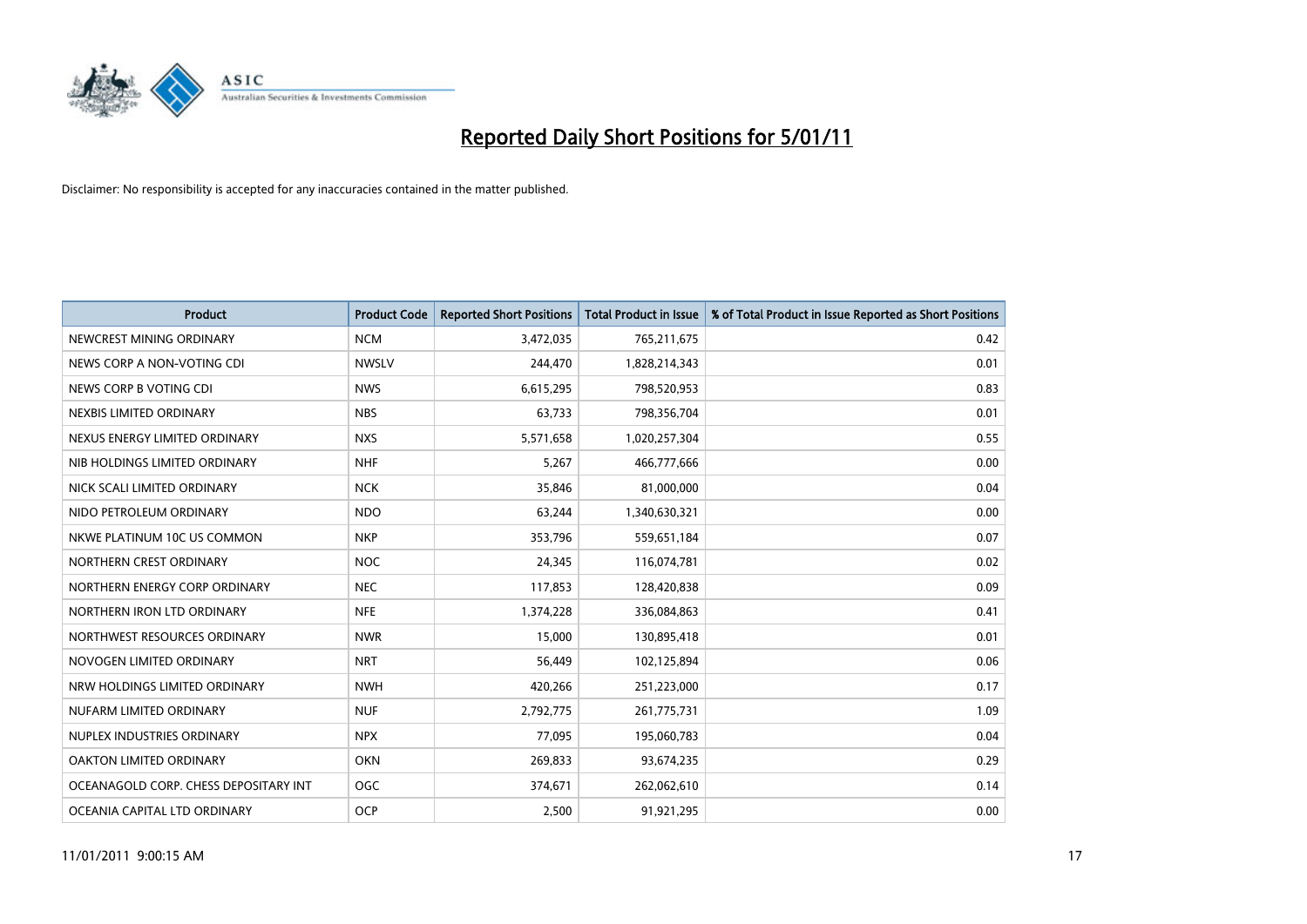

| Product                          | <b>Product Code</b> | <b>Reported Short Positions</b> | <b>Total Product in Issue</b> | % of Total Product in Issue Reported as Short Positions |
|----------------------------------|---------------------|---------------------------------|-------------------------------|---------------------------------------------------------|
| OIL SEARCH LTD ORDINARY          | OSH                 | 6,812,248                       | 1,312,888,303                 | 0.51                                                    |
| OM HOLDINGS LIMITED ORDINARY     | OMH                 | 2,523,533                       | 503,085,150                   | 0.51                                                    |
| <b>ONESTEEL LIMITED ORDINARY</b> | OST                 | 4,821,699                       | 1,334,723,421                 | 0.34                                                    |
| ORICA LIMITED ORDINARY           | ORI                 | 1,178,787                       | 362,100,430                   | 0.32                                                    |
| ORIGIN ENERGY ORDINARY           | ORG                 | 3,067,812                       | 884,833,512                   | 0.34                                                    |
| OROCOBRE LIMITED ORDINARY        | <b>ORE</b>          | 19,332                          | 91,181,996                    | 0.02                                                    |
| OROTONGROUP LIMITED ORDINARY     | <b>ORL</b>          | 8,303                           | 40,880,902                    | 0.02                                                    |
| OTTO ENERGY LIMITED ORDINARY     | OEL                 | 109,204                         | 1,134,540,071                 | 0.01                                                    |
| <b>OZ MINERALS ORDINARY</b>      | OZL                 | 20,153,175                      | 3,238,546,504                 | 0.59                                                    |
| <b>PACIFIC BRANDS ORDINARY</b>   | <b>PBG</b>          | 4,838,108                       | 931,386,248                   | 0.53                                                    |
| PALADIN ENERGY LTD ORDINARY      | <b>PDN</b>          | 19,419,596                      | 725,357,086                   | 2.67                                                    |
| PANAUST LIMITED ORDINARY         | <b>PNA</b>          | 6,740,880                       | 2,955,176,819                 | 0.22                                                    |
| PANORAMIC RESOURCES ORDINARY     | PAN                 | 1,115,119                       | 206,087,842                   | 0.54                                                    |
| PAPERLINX LIMITED ORDINARY       | <b>PPX</b>          | 9,861,644                       | 603,580,761                   | 1.62                                                    |
| PATTIES FOODS LTD ORDINARY       | <b>PFL</b>          | $\mathbf{1}$                    | 138,908,853                   | 0.00                                                    |
| PEET LIMITED ORDINARY            | <b>PPC</b>          | 119,243                         | 302,965,804                   | 0.04                                                    |
| PENINSULA ENERGY LTD ORDINARY    | <b>PEN</b>          | 5,000                           | 1,942,189,657                 | 0.00                                                    |
| PERILYA LIMITED ORDINARY         | PEM                 | 503,111                         | 526,075,563                   | 0.09                                                    |
| PERPETUAL LIMITED ORDINARY       | PPT                 | 1,803,213                       | 44,140,166                    | 4.09                                                    |
| PERSEUS MINING LTD ORDINARY      | PRU                 | 757,038                         | 422,837,088                   | 0.17                                                    |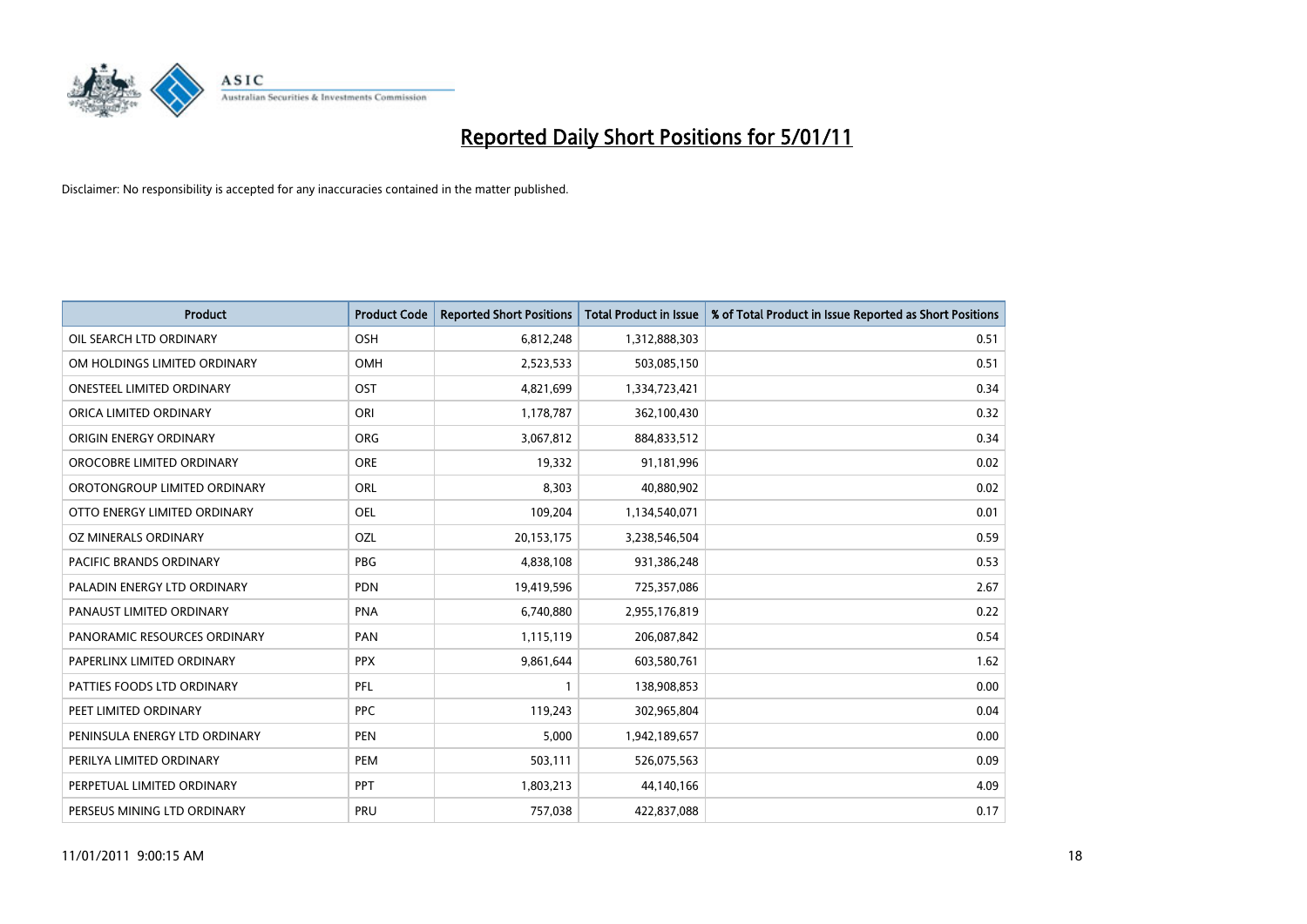

| Product                              | <b>Product Code</b> | <b>Reported Short Positions</b> | <b>Total Product in Issue</b> | % of Total Product in Issue Reported as Short Positions |
|--------------------------------------|---------------------|---------------------------------|-------------------------------|---------------------------------------------------------|
| PETSEC ENERGY ORDINARY               | <b>PSA</b>          | 223,332                         | 231,283,622                   | 0.10                                                    |
| PHARMAXIS LTD ORDINARY               | <b>PXS</b>          | 1,168,943                       | 226,126,434                   | 0.52                                                    |
| PHOTON GROUP LTD ORDINARY            | PGA                 | 250,510                         | 1,540,543,357                 | 0.02                                                    |
| PIKE RIVER COAL ORDINARY             | <b>PRC</b>          | 257,595                         | 405,513,933                   | 0.06                                                    |
| PLATINUM ASSET ORDINARY              | <b>PTM</b>          | 2,959,693                       | 561,347,878                   | 0.51                                                    |
| PLATINUM AUSTRALIA ORDINARY          | <b>PLA</b>          | 5,423,342                       | 392,430,039                   | 1.40                                                    |
| PLATINUM CAPITAL LTD ORDINARY        | <b>PMC</b>          |                                 | 163,732,888                   | 0.00                                                    |
| PMP LIMITED ORDINARY                 | <b>PMP</b>          | 99,916                          | 335,338,483                   | 0.02                                                    |
| PORT BOUVARD LIMITED ORDINARY        | PBD                 | 6,754                           | 593,868,295                   | 0.00                                                    |
| PREMIER INVESTMENTS ORDINARY         | <b>PMV</b>          | 169,363                         | 155,030,045                   | 0.11                                                    |
| PRIMARY HEALTH CARE ORDINARY         | <b>PRY</b>          | 11,582,197                      | 496,043,188                   | 2.35                                                    |
| PRIME INFR GROUP. STAPLED SECURITIES | PIH                 | 308,735                         | 351,776,795                   | 0.09                                                    |
| PRIME MEDIA GRP LTD ORDINARY         | PRT                 | 141,000                         | 366,330,303                   | 0.04                                                    |
| PROGEN PHARMACEUTIC ORDINARY         | <b>PGL</b>          | 151,596                         | 24,709,097                    | 0.61                                                    |
| PROGRAMMED ORDINARY                  | <b>PRG</b>          | 150,707                         | 118,169,908                   | 0.14                                                    |
| PSIVIDA CORP CDI 1:1                 | <b>PVA</b>          | 6,878                           | 7,752,716                     | 0.09                                                    |
| <b>QANTAS AIRWAYS ORDINARY</b>       | QAN                 | 22,391,615                      | 2,265,123,620                 | 1.00                                                    |
| OBE INSURANCE GROUP ORDINARY         | <b>OBE</b>          | 17,513,600                      | 1,051,660,007                 | 1.65                                                    |
| OR NATIONAL LIMITED ORDINARY         | <b>ORN</b>          | 13,443,519                      | 2,440,000,000                 | 0.55                                                    |
| <b>QUBE LOGISTICS ORDINARY UNITS</b> | QUB                 | 2,000                           | 517,868,029                   | 0.00                                                    |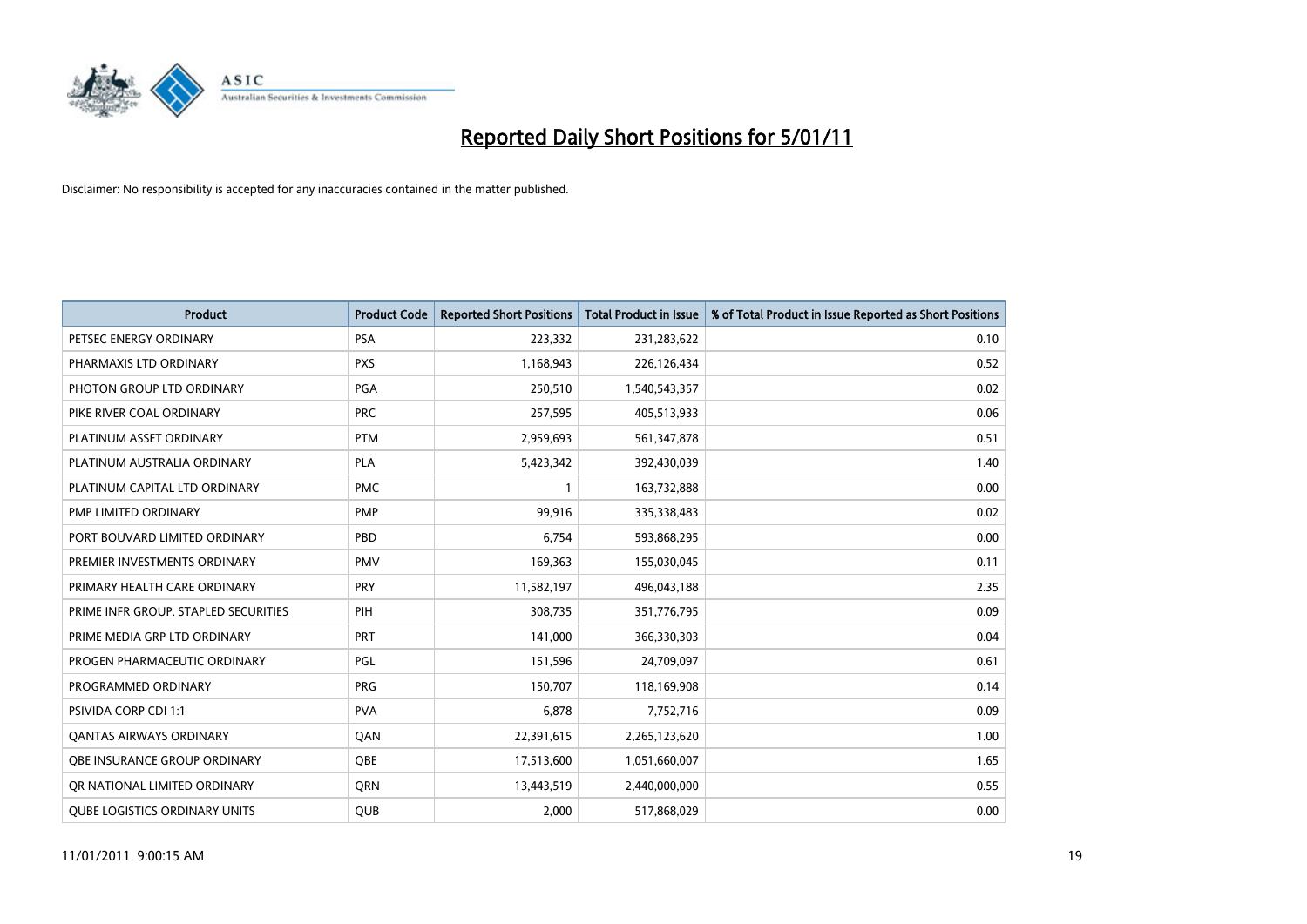

| Product                             | <b>Product Code</b> | <b>Reported Short Positions</b> | <b>Total Product in Issue</b> | % of Total Product in Issue Reported as Short Positions |
|-------------------------------------|---------------------|---------------------------------|-------------------------------|---------------------------------------------------------|
| RAMELIUS RESOURCES ORDINARY         | <b>RMS</b>          | 110,400                         | 291,208,795                   | 0.04                                                    |
| RAMSAY HEALTH CARE ORDINARY         | <b>RHC</b>          | 2,309,080                       | 202,081,252                   | 1.14                                                    |
| RANGE RESOURCES LTD ORDINARY        | <b>RRS</b>          | 890,972                         | 1,214,873,886                 | 0.07                                                    |
| <b>RCR TOMLINSON ORDINARY</b>       | <b>RCR</b>          | 68,067                          | 131,892,672                   | 0.05                                                    |
| <b>REA GROUP ORDINARY</b>           | <b>REA</b>          | 69,724                          | 129,691,280                   | 0.04                                                    |
| REAL ESTATE CAPITAL UNIT            | <b>RCU</b>          | 35,500                          | 346,156,790                   | 0.01                                                    |
| <b>RECKON LIMITED ORDINARY</b>      | <b>RKN</b>          | 96,997                          | 133,384,060                   | 0.07                                                    |
| RED FORK ENERGY ORDINARY            | <b>RFE</b>          | 7,696                           | 139,535,000                   | 0.01                                                    |
| REDFLEX HOLDINGS ORDINARY           | <b>RDF</b>          | 858                             | 110,345,599                   | 0.00                                                    |
| <b>REED RESOURCES LTD ORDINARY</b>  | <b>RDR</b>          | 268,205                         | 192,271,768                   | 0.14                                                    |
| <b>REGIS RESOURCES ORDINARY</b>     | <b>RRL</b>          | 1,646,836                       | 430,053,915                   | 0.39                                                    |
| RESMED INC CDI 10:1                 | <b>RMD</b>          | 8,080,641                       | 1,516,163,980                 | 0.52                                                    |
| <b>RESOLUTE MINING ORDINARY</b>     | <b>RSG</b>          | 2,414,320                       | 451,648,787                   | 0.53                                                    |
| <b>RESOURCE GENERATION ORDINARY</b> | <b>RES</b>          | 157,911                         | 243,900,530                   | 0.06                                                    |
| REVERSE CORP LIMITED ORDINARY       | <b>REF</b>          | 25,141                          | 92,382,175                    | 0.03                                                    |
| REX MINERALS LIMITED ORDINARY       | <b>RXM</b>          | 80.000                          | 150,284,460                   | 0.05                                                    |
| RHG LIMITED ORDINARY                | <b>RHG</b>          | 59,675                          | 318,745,978                   | 0.01                                                    |
| RIDLEY CORPORATION ORDINARY         | <b>RIC</b>          | 53,937                          | 307,817,071                   | 0.02                                                    |
| RIO TINTO LIMITED ORDINARY          | <b>RIO</b>          | 15,062,995                      | 435,758,720                   | 3.42                                                    |
| RIVERCITY MOTORWAY STAPLED          | <b>RCY</b>          | 400,208                         | 957,010,115                   | 0.04                                                    |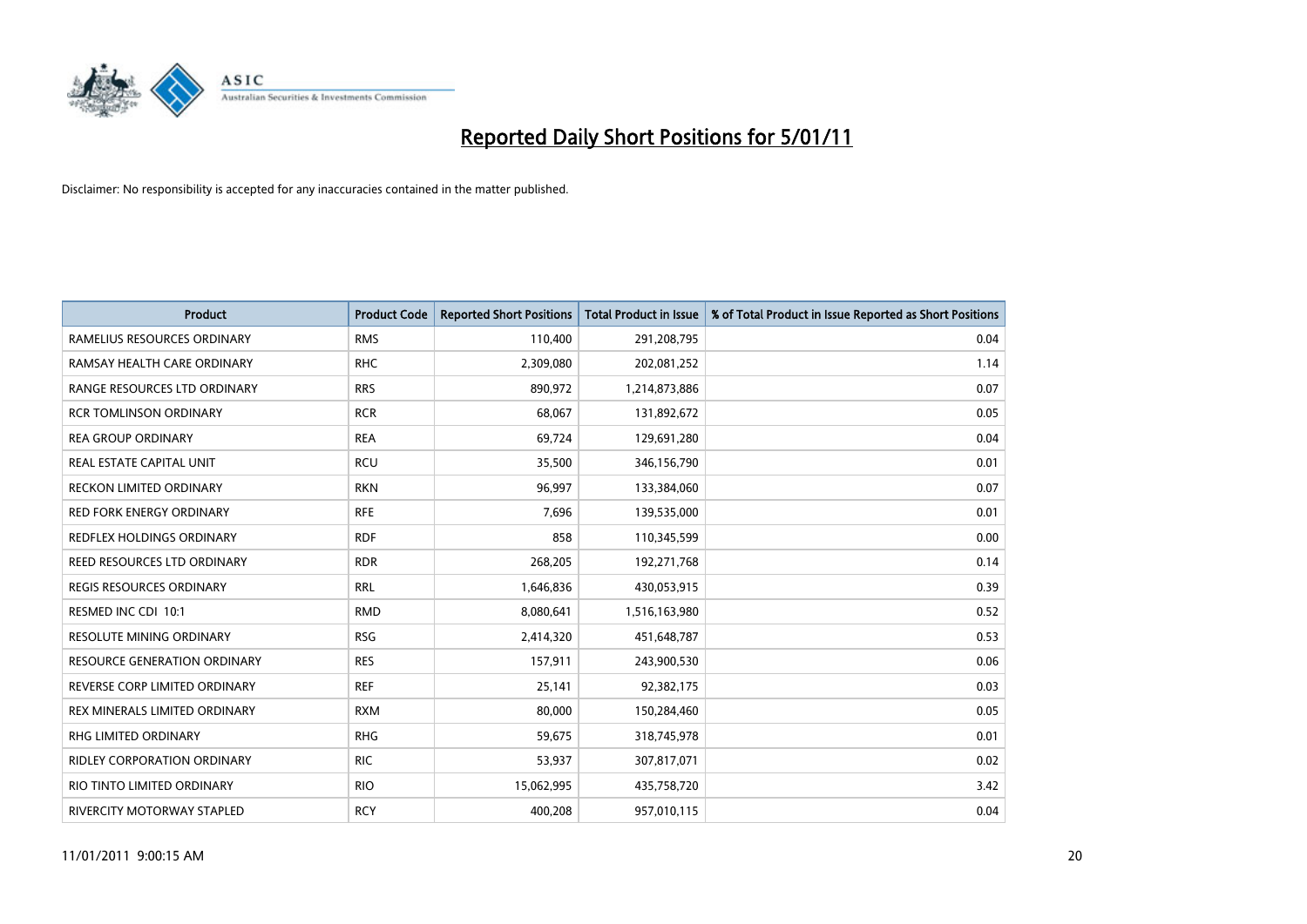

| <b>Product</b>                           | <b>Product Code</b> | <b>Reported Short Positions</b> | <b>Total Product in Issue</b> | % of Total Product in Issue Reported as Short Positions |
|------------------------------------------|---------------------|---------------------------------|-------------------------------|---------------------------------------------------------|
| RIVERSDALE MINING ORDINARY               | <b>RIV</b>          | 1,326,802                       | 236,696,188                   | 0.57                                                    |
| ROC OIL COMPANY ORDINARY                 | <b>ROC</b>          | 1,177,642                       | 713,154,560                   | 0.17                                                    |
| RUSSELL HIGH DIV ETF ETF UNITS           | <b>RDV</b>          | 195,000                         | 2,750,386                     | 7.09                                                    |
| SAI GLOBAL LIMITED ORDINARY              | SAI                 | 270,298                         | 197,907,700                   | 0.12                                                    |
| SALMAT LIMITED ORDINARY                  | <b>SLM</b>          | 23,717                          | 159,749,049                   | 0.01                                                    |
| SAMSON OIL & GAS LTD ORDINARY            | SSN                 | 84,000                          | 1,664,588,164                 | 0.01                                                    |
| SANDFIRE RESOURCES ORDINARY              | <b>SFR</b>          | 17.770                          | 148,167,539                   | 0.01                                                    |
| <b>SANTOS LTD ORDINARY</b>               | <b>STO</b>          | 2,335,302                       | 874,094,827                   | 0.25                                                    |
| SARACEN MINERAL ORDINARY                 | <b>SAR</b>          | 545,780                         | 492,151,415                   | 0.11                                                    |
| SEDGMAN LIMITED ORDINARY                 | <b>SDM</b>          | 171,673                         | 207,997,898                   | 0.08                                                    |
| SEEK LIMITED ORDINARY                    | <b>SEK</b>          | 2,656,472                       | 336,584,488                   | 0.77                                                    |
| SENETAS CORPORATION ORDINARY             | <b>SEN</b>          | 756,999                         | 463,105,195                   | 0.16                                                    |
| SERVCORP LIMITED ORDINARY                | SRV                 | 153,488                         | 98,440,807                    | 0.15                                                    |
| SERVICE STREAM ORDINARY                  | SSM                 | 344,663                         | 283,418,867                   | 0.12                                                    |
| SEVEN GROUP HOLDINGS ORDINARY            | <b>SVW</b>          | 233,411                         | 305,410,281                   | 0.08                                                    |
| SIGMA PHARMACEUTICAL ORDINARY            | <b>SIP</b>          | 10,396,144                      | 1,178,626,572                 | 0.89                                                    |
| SILEX SYSTEMS ORDINARY                   | <b>SLX</b>          | 171,050                         | 166,106,391                   | 0.10                                                    |
| SILVER LAKE RESOURCE ORDINARY            | <b>SLR</b>          | 384,603                         | 178,882,838                   | 0.21                                                    |
| SIMS METAL MGMT LTD ORDINARY             | SGM                 | 3,569,182                       | 204,921,757                   | 1.72                                                    |
| SINGAPORE TELECOMM. CHESS DEPOSITARY INT | SGT                 | 3,141,965                       | 369,458,397                   | 0.86                                                    |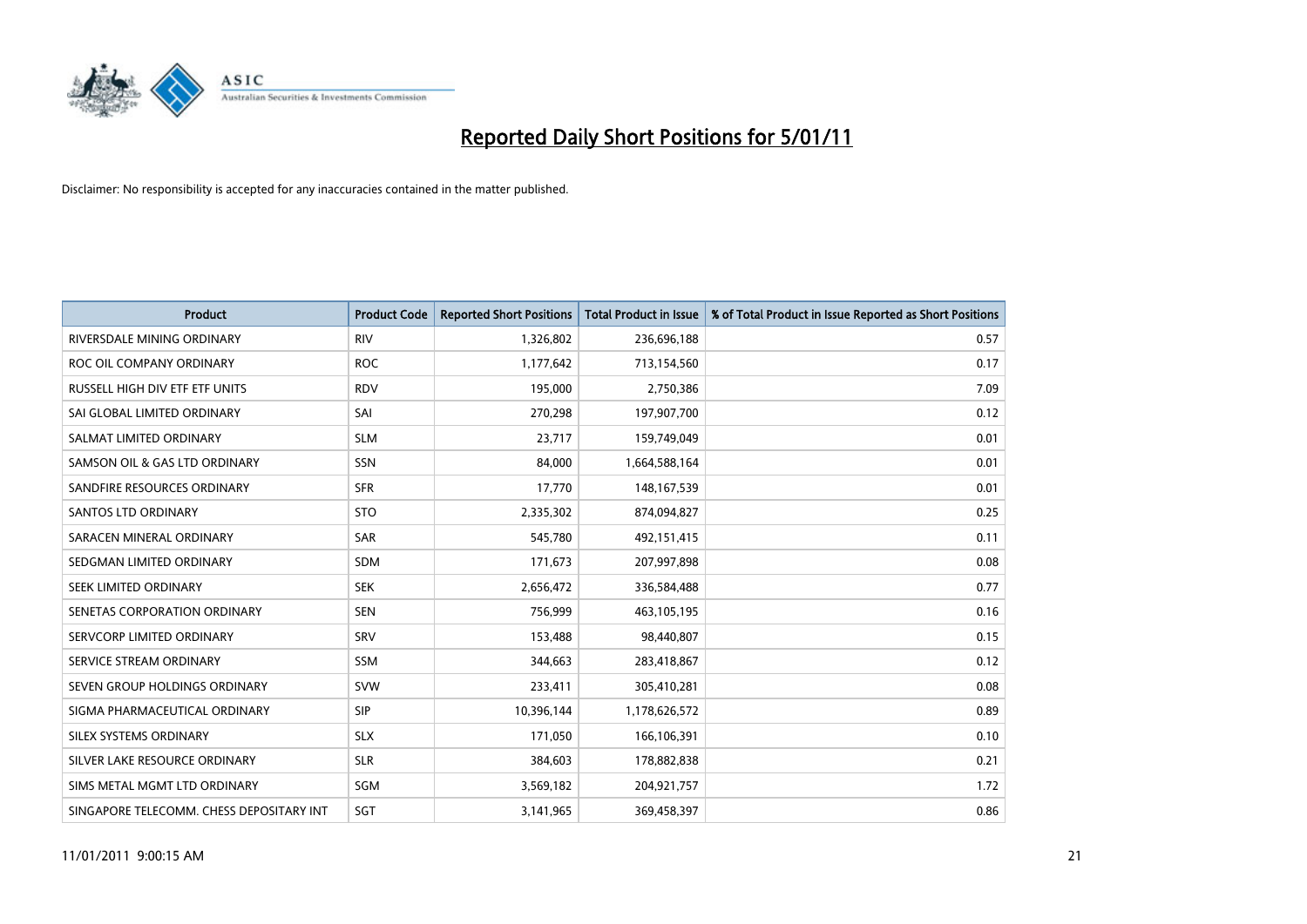

| <b>Product</b>                            | <b>Product Code</b> | <b>Reported Short Positions</b> | <b>Total Product in Issue</b> | % of Total Product in Issue Reported as Short Positions |
|-------------------------------------------|---------------------|---------------------------------|-------------------------------|---------------------------------------------------------|
| SKILLED GROUP LTD ORDINARY                | <b>SKE</b>          | 249,801                         | 190,738,408                   | 0.12                                                    |
| SKY CITY ENTERTAIN, ORDINARY              | <b>SKC</b>          | 3,148,792                       | 575,114,687                   | 0.55                                                    |
| <b>SKY NETWORK ORDINARY</b>               | <b>SKT</b>          | 198,560                         | 389,139,785                   | 0.05                                                    |
| SMS MANAGEMENT, ORDINARY                  | <b>SMX</b>          | 27,609                          | 67,661,358                    | 0.05                                                    |
| SONIC HEALTHCARE ORDINARY                 | <b>SHL</b>          | 4,720,053                       | 388,429,875                   | 1.22                                                    |
| SOUL PATTINSON (W.H) ORDINARY             | SOL                 | 263                             | 238,640,580                   | 0.00                                                    |
| SP AUSNET STAPLED SECURITIES              | <b>SPN</b>          | 7,669,902                       | 2,795,115,439                 | 0.27                                                    |
| SPARK INFRASTRUCTURE STAPLEDNOTE&UNIT DEF | <b>SKIDA</b>        | 2,366,273                       | 1,326,734,264                 | 0.17                                                    |
| SPDR 200 FUND ETF UNITS                   | <b>STW</b>          | 35,237                          | 57,728,081                    | 0.06                                                    |
| SPECIALTY FASHION ORDINARY                | <b>SFH</b>          | 850,837                         | 191,268,264                   | 0.44                                                    |
| SPHERE MINERALS LTD ORDINARY              | SPH                 | 7,507                           | 171,348,151                   | 0.00                                                    |
| SPOTLESS GROUP LTD ORDINARY               | <b>SPT</b>          | 1,844,994                       | 261,070,153                   | 0.70                                                    |
| ST BARBARA LIMITED ORDINARY               | <b>SBM</b>          | 3,384,479                       | 325,615,389                   | 1.05                                                    |
| STAGING CONNECTIONS ORDINARY              | <b>STG</b>          | 2,917,189                       | 78,317,726                    | 3.72                                                    |
| STANMORE COAL LTD ORDINARY                | <b>SMR</b>          | 17,231                          | 86,750,738                    | 0.02                                                    |
| STARPHARMA HOLDINGS ORDINARY              | SPL                 | 106,564                         | 242,177,208                   | 0.04                                                    |
| STH AMERICAN COR LTD ORDINARY             | SAY                 | 9,200                           | 233,651,371                   | 0.00                                                    |
| STHN CROSS MEDIA ORDINARY                 | <b>SXL</b>          | 391,370                         | 378,827,750                   | 0.10                                                    |
| STOCKLAND UNITS/ORD STAPLED               | SGP                 | 10,188,257                      | 2,383,036,717                 | 0.42                                                    |
| STRAITS RESOURCES ORDINARY                | SRL                 | 2,907,814                       | 255,203,613                   | 1.14                                                    |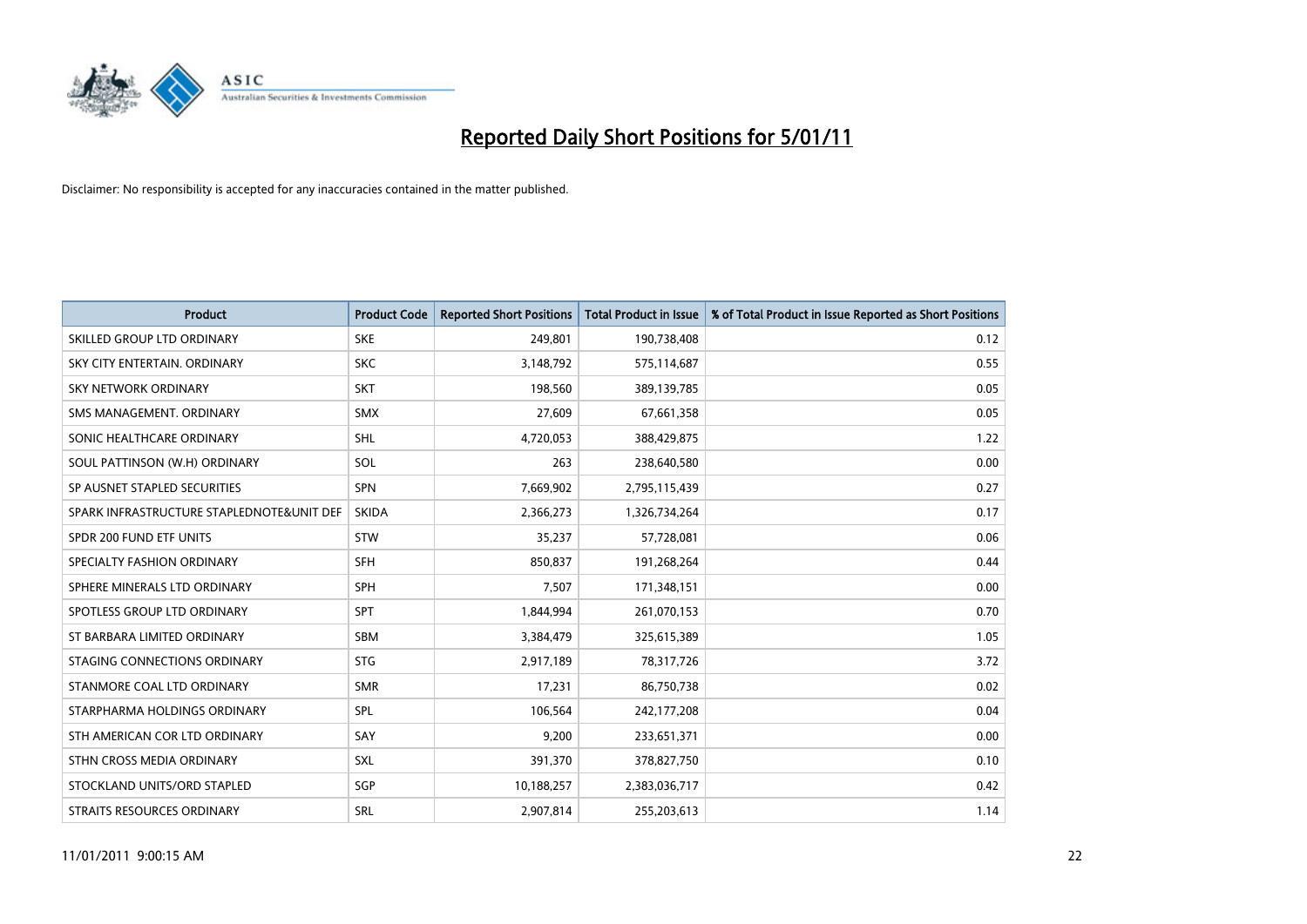

| Product                               | <b>Product Code</b> | <b>Reported Short Positions</b> | <b>Total Product in Issue</b> | % of Total Product in Issue Reported as Short Positions |
|---------------------------------------|---------------------|---------------------------------|-------------------------------|---------------------------------------------------------|
| STW COMMUNICATIONS ORDINARY           | SGN                 | 243,350                         | 364,310,964                   | 0.06                                                    |
| SUNCORP GROUP LTD DEFERRED SETTLEMENT | <b>SUNDA</b>        | 3,037,180                       | 1,281,390,524                 | 0.20                                                    |
| SUNDANCE RESOURCES ORDINARY           | SDL                 | 15,239,323                      | 2,711,395,932                 | 0.57                                                    |
| SUNLAND GROUP LTD ORDINARY            | <b>SDG</b>          | 63,112                          | 226,093,183                   | 0.02                                                    |
| SUPER RET REP LTD ORDINARY            | <b>SUL</b>          | 146,922                         | 128,902,619                   | 0.11                                                    |
| SWICK MINING ORDINARY                 | <b>SWK</b>          | 10,528                          | 236,724,970                   | 0.00                                                    |
| SYMEX HOLDINGS ORDINARY               | SYM                 | 6,633                           | 125,037,628                   | 0.01                                                    |
| TABCORP HOLDINGS LTD ORDINARY         | <b>TAH</b>          | 1,336,672                       | 684,918,140                   | 0.19                                                    |
| <b>TALENT2 INTERNATION ORDINARY</b>   | <b>TWO</b>          | 7                               | 141,671,625                   | 0.00                                                    |
| TANAMI GOLD NL ORDINARY               | <b>TAM</b>          | 68,346                          | 260,947,676                   | 0.03                                                    |
| TAP OIL LIMITED ORDINARY              | <b>TAP</b>          | 59,117                          | 240,967,311                   | 0.03                                                    |
| TASSAL GROUP LIMITED ORDINARY         | <b>TGR</b>          | 30,432                          | 146,304,404                   | 0.01                                                    |
| <b>TATTS GROUP LTD ORDINARY</b>       | <b>TTS</b>          | 6,579,956                       | 1,300,888,465                 | 0.48                                                    |
| TELECOM CORPORATION ORDINARY          | <b>TEL</b>          | 11,435,014                      | 1,924,622,088                 | 0.59                                                    |
| TELSTRA CORPORATION, ORDINARY         | <b>TLS</b>          | 9,153,051                       | 12,443,074,357                | 0.07                                                    |
| TEN NETWORK HOLDINGS ORDINARY         | <b>TEN</b>          | 14,105,893                      | 1,045,236,720                 | 1.37                                                    |
| TERANGA GOLD CORP CDI 1:1             | <b>TGZ</b>          | 77,895                          | 163,777,979                   | 0.05                                                    |
| TFS CORPORATION LTD ORDINARY          | <b>TFC</b>          | 64,245                          | 227,360,909                   | 0.02                                                    |
| THE REJECT SHOP ORDINARY              | <b>TRS</b>          | 175,944                         | 26,033,570                    | 0.68                                                    |
| THOR MINING PLC CHESS DEPOSITARY      | <b>THR</b>          | 2,307                           | 288,754,017                   | 0.00                                                    |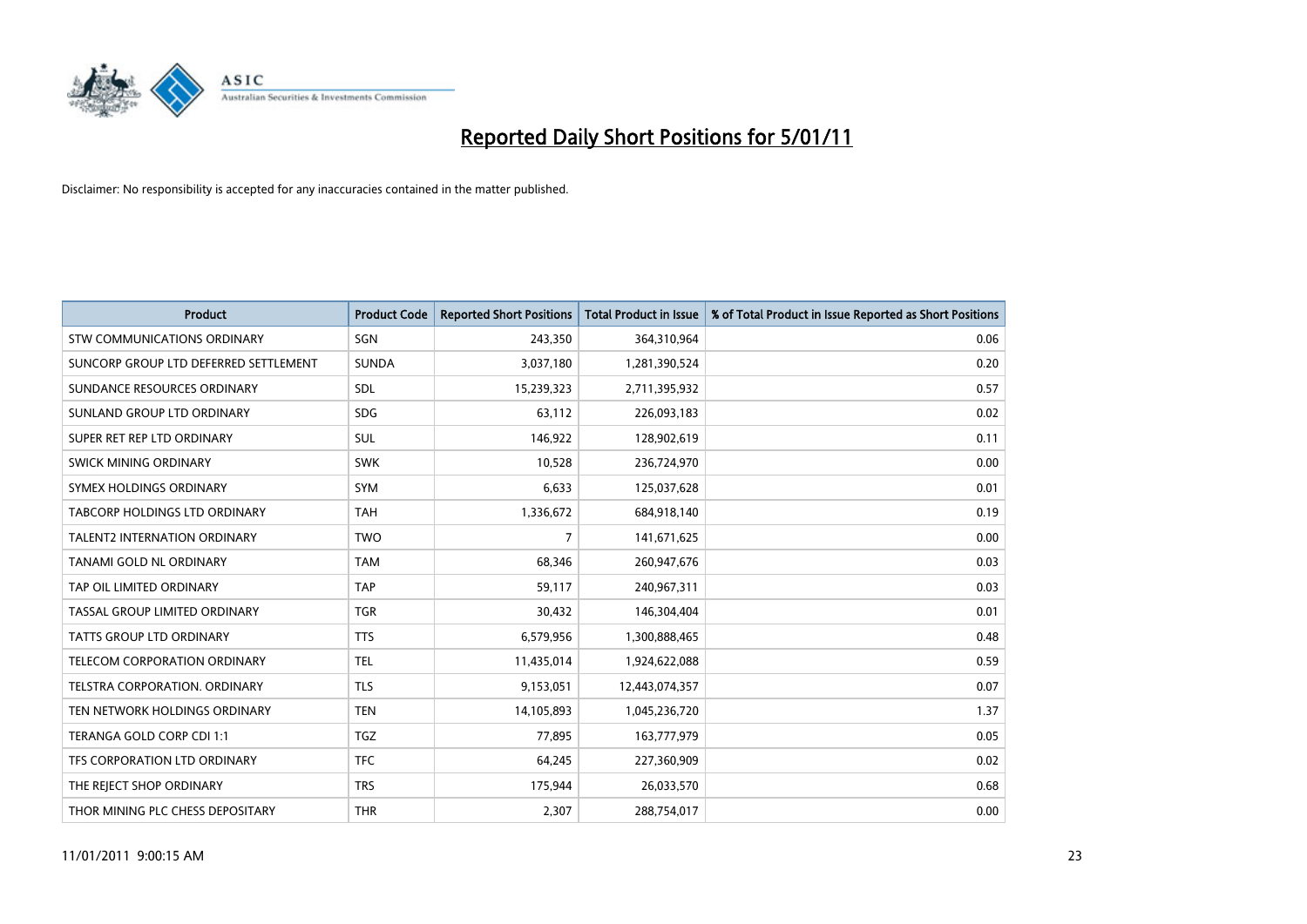

| <b>Product</b>                          | <b>Product Code</b> | <b>Reported Short Positions</b> | <b>Total Product in Issue</b> | % of Total Product in Issue Reported as Short Positions |
|-----------------------------------------|---------------------|---------------------------------|-------------------------------|---------------------------------------------------------|
| THORN GROUP LIMITED ORDINARY            | <b>TGA</b>          | 41,898                          | 129,858,924                   | 0.03                                                    |
| THUNDELARRA EXPLOR. ORDINARY            | <b>THX</b>          | 15,509                          | 153,412,482                   | 0.01                                                    |
| <b>TIGER RESOURCES ORDINARY</b>         | <b>TGS</b>          | 163,189                         | 597,373,151                   | 0.03                                                    |
| TIMBERCORP LIMITED ORDINARY             | <b>TIM</b>          | 90,074                          | 352,071,429                   | 0.02                                                    |
| <b>TISHMAN SPEYER UNITS</b>             | <b>TSO</b>          | 49,427                          | 338,440,904                   | 0.01                                                    |
| TNG LIMITED ORDINARY                    | <b>TNG</b>          | 4,321                           | 258,055,076                   | 0.00                                                    |
| TOLL HOLDINGS LTD ORDINARY              | <b>TOL</b>          | 10,331,057                      | 706,577,616                   | 1.46                                                    |
| TORO ENERGY LIMITED ORDINARY            | <b>TOE</b>          | 102,903                         | 964,936,676                   | 0.01                                                    |
| TOWER AUSTRALIA ORDINARY                | <b>TAL</b>          | 1,686,959                       | 419,652,394                   | 0.40                                                    |
| <b>TOWER LIMITED ORDINARY</b>           | <b>TWR</b>          | 690,392                         | 260,716,311                   | 0.26                                                    |
| TOX FREE SOLUTIONS ORDINARY             | <b>TOX</b>          | 90,798                          | 91,855,500                    | 0.09                                                    |
| TPG TELECOM LIMITED ORDINARY            | <b>TPM</b>          | 2,866,712                       | 775,522,421                   | 0.36                                                    |
| TRANSFIELD SERV INFR STAPLED SECURITIES | <b>TSI</b>          | 364,212                         | 434,862,971                   | 0.09                                                    |
| <b>TRANSFIELD SERVICES ORDINARY</b>     | <b>TSE</b>          | 2,873,458                       | 516,941,447                   | 0.56                                                    |
| TRANSPACIFIC INDUST, ORDINARY           | <b>TPI</b>          | 12,321,524                      | 960,638,735                   | 1.27                                                    |
| TRANSURBAN GROUP TRIPLE STAPLED SEC.    | <b>TCL</b>          | 2,050,637                       | 1,441,290,633                 | 0.13                                                    |
| TRINITY GROUP STAPLED SECURITIES        | <b>TCO</b>          | 3,419                           | 231,701,539                   | 0.00                                                    |
| TROY RESOURCES NL ORDINARY              | <b>TRY</b>          | 61,130                          | 87,477,823                    | 0.06                                                    |
| <b>UGL LIMITED ORDINARY</b>             | <b>UGL</b>          | 4,642,456                       | 166,028,705                   | 2.81                                                    |
| UNILIFE CORPORATION CDI US PROHIBITED   | <b>UNS</b>          | 135,486                         | 252,330,726                   | 0.05                                                    |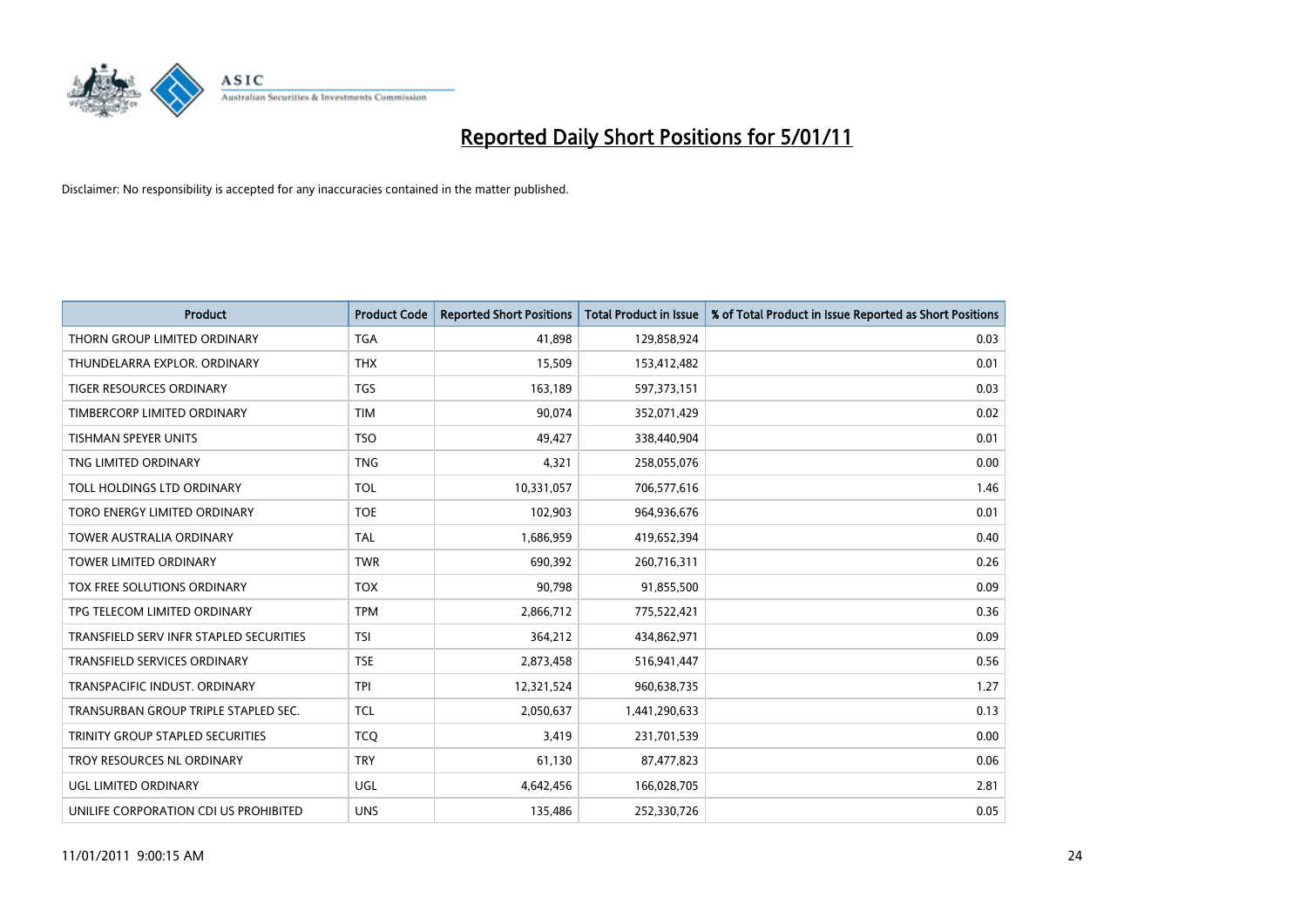

| Product                                   | <b>Product Code</b> | <b>Reported Short Positions</b> | <b>Total Product in Issue</b> | % of Total Product in Issue Reported as Short Positions |
|-------------------------------------------|---------------------|---------------------------------|-------------------------------|---------------------------------------------------------|
| UXC LIMITED ORDINARY                      | <b>UXC</b>          | 14,271                          | 305,789,718                   | 0.00                                                    |
| VALAD PROPERTY GROUP STAPLED US PROHIBIT. | <b>VPG</b>          | 3,857,435                       | 115,108,116                   | 3.35                                                    |
| <b>VDM GROUP LIMITED ORDINARY</b>         | <b>VMG</b>          | 11,116                          | 193,127,749                   | 0.01                                                    |
| <b>VENTURE MINERALS ORDINARY</b>          | <b>VMS</b>          | 6,500                           | 220,943,592                   | 0.00                                                    |
| VILLAGE ROADSHOW LTD ORDINARY             | <b>VRL</b>          | 450                             | 151,668,100                   | 0.00                                                    |
| <b>VIRGIN BLUE HOLDINGS ORDINARY</b>      | <b>VBA</b>          | 7,901,062                       | 2,210,197,600                 | 0.35                                                    |
| <b>VISION GROUP HLDGS ORDINARY</b>        | <b>VGH</b>          | 78,000                          | 73,583,806                    | 0.11                                                    |
| <b>VITA GROUP LTD ORDINARY</b>            | <b>VTG</b>          | 75,190                          | 142,499,800                   | 0.05                                                    |
| VITERRA INC CDI 1:1                       | <b>VTA</b>          | 4,177                           | 68,629,939                    | 0.01                                                    |
| <b>VMOTO LIMITED ORDINARY</b>             | <b>VMT</b>          | 100,000                         | 590,788,439                   | 0.02                                                    |
| VNGD AUS SHARES ETF UNITS                 | VAS                 | 4,125                           | 3,572,371                     | 0.12                                                    |
| <b>WAREHOUSE GROUP ORDINARY</b>           | <b>WHS</b>          | 76,160                          | 311,195,868                   | 0.02                                                    |
| WATPAC LIMITED ORDINARY                   | <b>WTP</b>          | 57,022                          | 183,341,382                   | 0.02                                                    |
| <b>WDS LIMITED ORDINARY</b>               | <b>WDS</b>          | 41,255                          | 143,107,458                   | 0.03                                                    |
| WEBJET LIMITED ORDINARY                   | <b>WEB</b>          | 85,506                          | 77,661,278                    | 0.12                                                    |
| <b>WESFARMERS LIMITED ORDINARY</b>        | <b>WES</b>          | 19,745,378                      | 1,005,185,775                 | 1.94                                                    |
| WESFARMERS LIMITED PARTIALLY PROTECTED    | <b>WESN</b>         | 1,238,639                       | 151,886,387                   | 0.80                                                    |
| WEST AUSTRALIAN NEWS ORDINARY             | <b>WAN</b>          | 8,670,324                       | 219,668,970                   | 3.96                                                    |
| WESTERN AREAS NL ORDINARY                 | <b>WSA</b>          | 7,649,339                       | 179,735,899                   | 4.25                                                    |
| WESTERN DESERT RES. ORDINARY              | <b>WDR</b>          | 948                             | 154,684,108                   | 0.00                                                    |